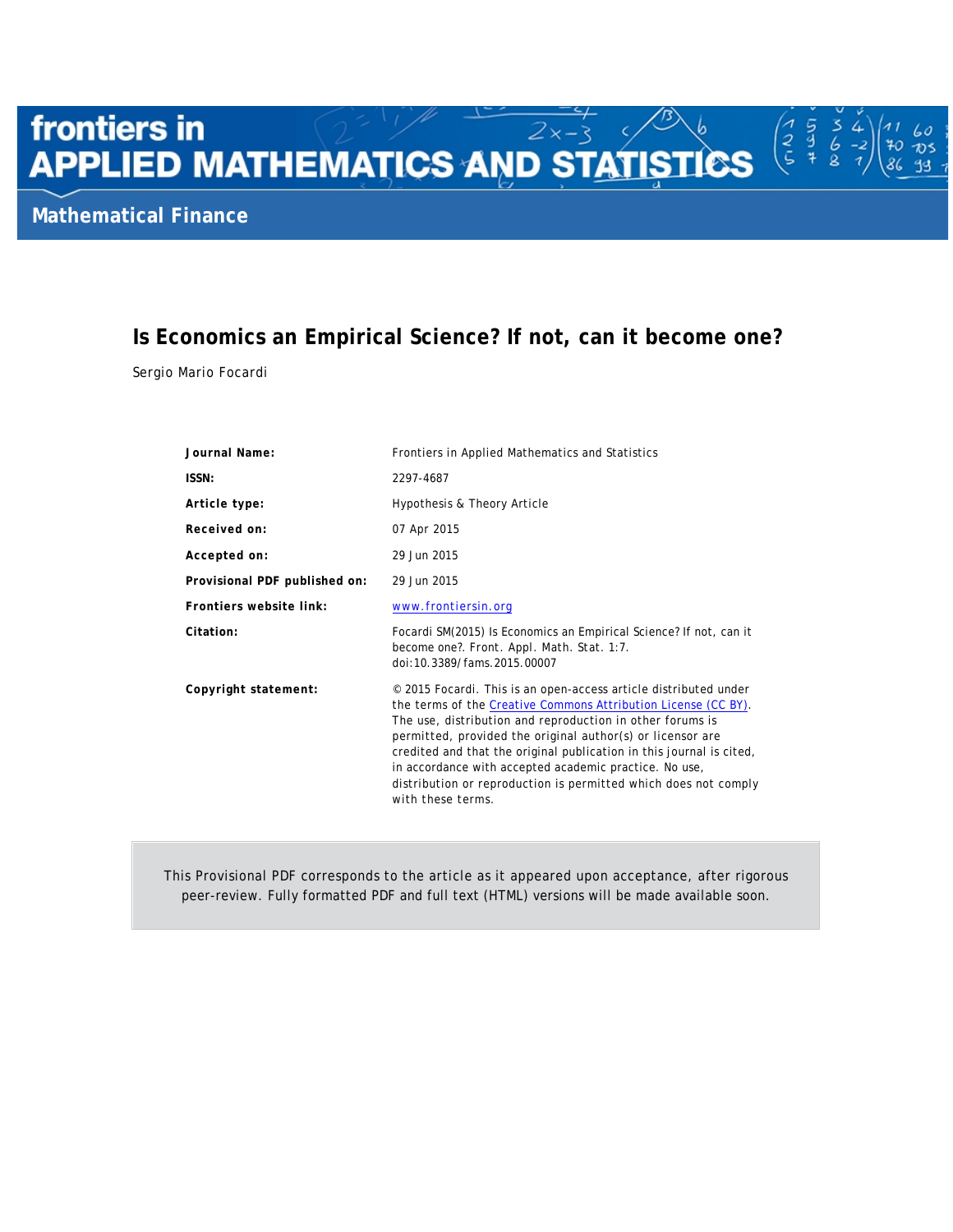# Is Economics an Empirical Science? If not, can it become one?

### Sergio M. Focardi, Visiting Professor of Finance, Stony Brook University, NY and Researcher at Léonard de Vinci University, Paris

ABSTRACT: Today's mainstream economics, embodied in Dynamic Stochastic General Equilibrium (DSGE) models, cannot be considered an empirical science in the modern sense of the term: it is not based on empirical data, is not descriptive of the real-world economy, and has little forecasting power. In this paper, I begin with a review of the weaknesses of neoclassical economic theory and argue for a truly scientific theory based on data, the *sine qua non* of bringing economics into the realm of an empirical science. But I suggest that, before embarking on this endeavor, we first need to analyze the epistemological problems of economics to understand what research questions we can reasonably ask our theory to address.. I then discuss new approaches which hold the promise of bringing economics closer to being an empirical science. Among the approaches discussed are the study of economies as complex systems, econometrics and econophysics, artificial economics made up of multiple interacting agents as well as attempts being made inside present main stream theory to more closely align the theory with the real world

### **1. Introduction**

In this paper we analyze the status of economics as a science: Can neoclassical economics be considered an empirical science, eventually only in the making? Are there other approaches that might better bring economics into the realm of empirical science, with the objective of allowing us to forecast (at least probabilistically) economic and market phenomena?

While our discussion is centered on economic theory, our considerations can be extended to finance. Indeed, mainstream finance theory shares the basic framework of mainstream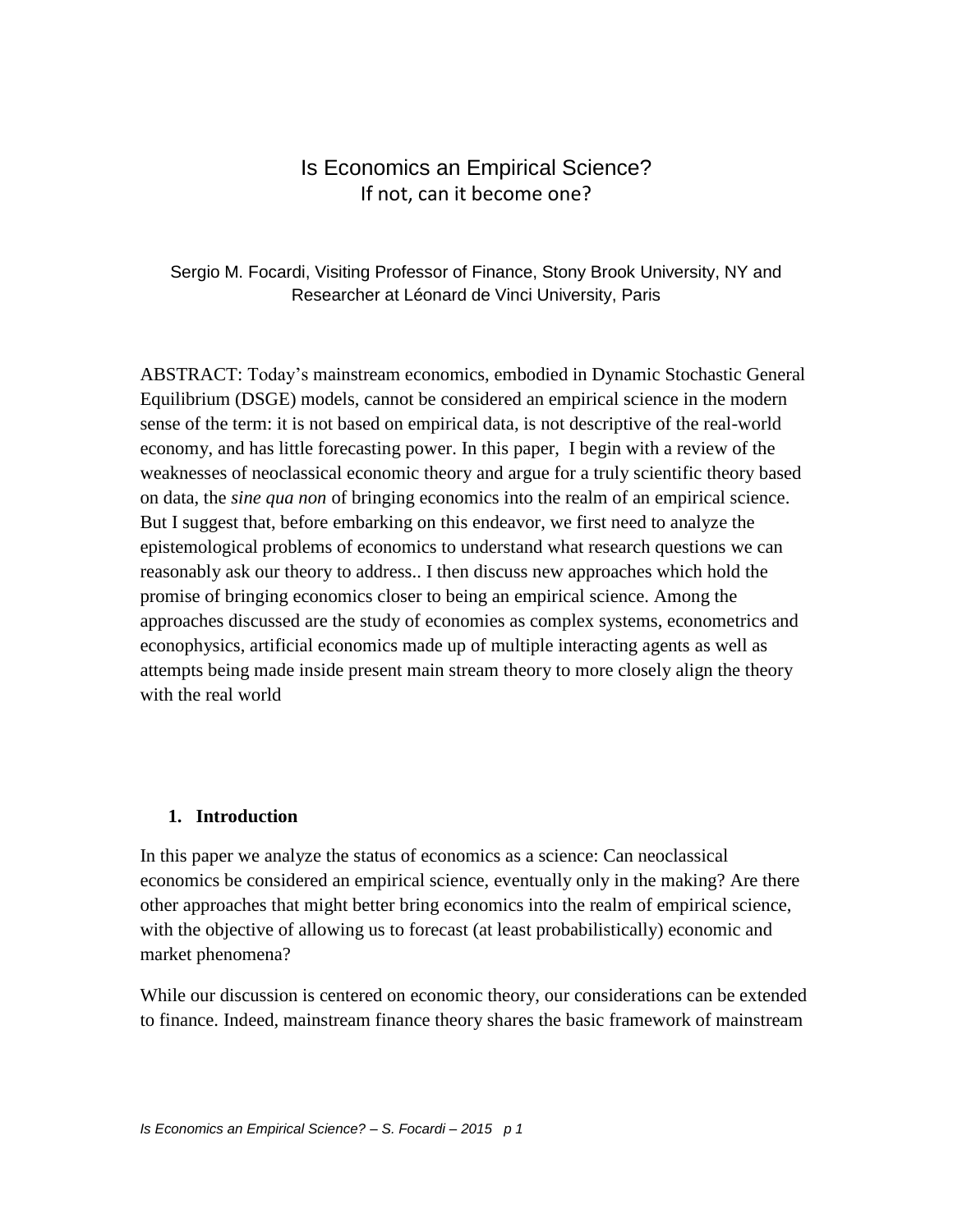economic theory, which was developed in the 1960s, 1970s in what is called the "rational expectations revolution." The starting point was the so-called Lucas critique. University of Chicago professor Robert Lucas observed that changes in government policy are made ineffective by the fact that economic agents anticipate these changes and modify their behavior. He therefore advocated giving a micro foundation to macroeconomics – that is, explaining macroeconomics in function of the behavior of individual agents. Lucas was awarded the 1995 Nobel Prize in Economics for his work.

The result of the Lucas critique was a tendency, among those working within the framework of mainstream economic theory, to develop macroeconomic models based on a multitude of agents characterized by rational expectations, optimization and equilibrium<sup>1</sup>. Following common practice we will refer to this economic theory as neoclassical economics or mainstream economics. Mainstream finance theory adopted the same basic principles as general equilibrium economics.

Since the 2007-2009 financial crisis and the ensuing economic downturn - neither foreseen (not even probabilistically) by neoclassical economic theory - the theory has come under increasing criticism. Many observe that mainstream economics provides little knowledge from which we can make reliable forecasts – the objective of science in the modern sense of the term (for more on this, see Fabozzi, Focardi, Jonas, 2014).

Before discussing these questions, it is useful to identify the appropriate epistemological framework(s) for economic theory. That is, we need to understand what questions we can ask our theory to address and what types of answers we might expect. If economics is to become an empirical science, we cannot accept terms such as volatility, inflation, growth, recession, consumer confidence, and so on without carefully defining them: the epistemology of economics has to be clarified.

We will subsequently discuss why we argue that neoclassical economic and finance theory is not an empirical science as presently formulated – nor can it become one. We will then discuss new ideas that offer the possibility of bringing economic and finance theory closer to being empirical sciences,– in particular, economics (and finance) based on the analysis of financial time series (e.g., econometrics) and on the theory of complexity. These new ideas might be referred to collectively as "scientific economics".

 $\overline{\phantom{a}}$ 

<sup>&</sup>lt;sup>1</sup> By "neoclassical economics", we refer to an economic theory based on the notions of optimization, the efficient market hypothesis, and rational expectations. Among the major proponents of neoclassical economic thinking are Robert Lucas and Eugene Fama, both from the University of Chicago and both recipients of the Nobel Prize in Economics. Because neoclassical economic (and finance) theory is presently the dominating theory, it is also often referred to as "mainstream" theory or "the prevailing" theory. Attempts are being made to address some of the shortfalls of neoclassical economics, such as the consideration of the banking system, money creation and liquidity..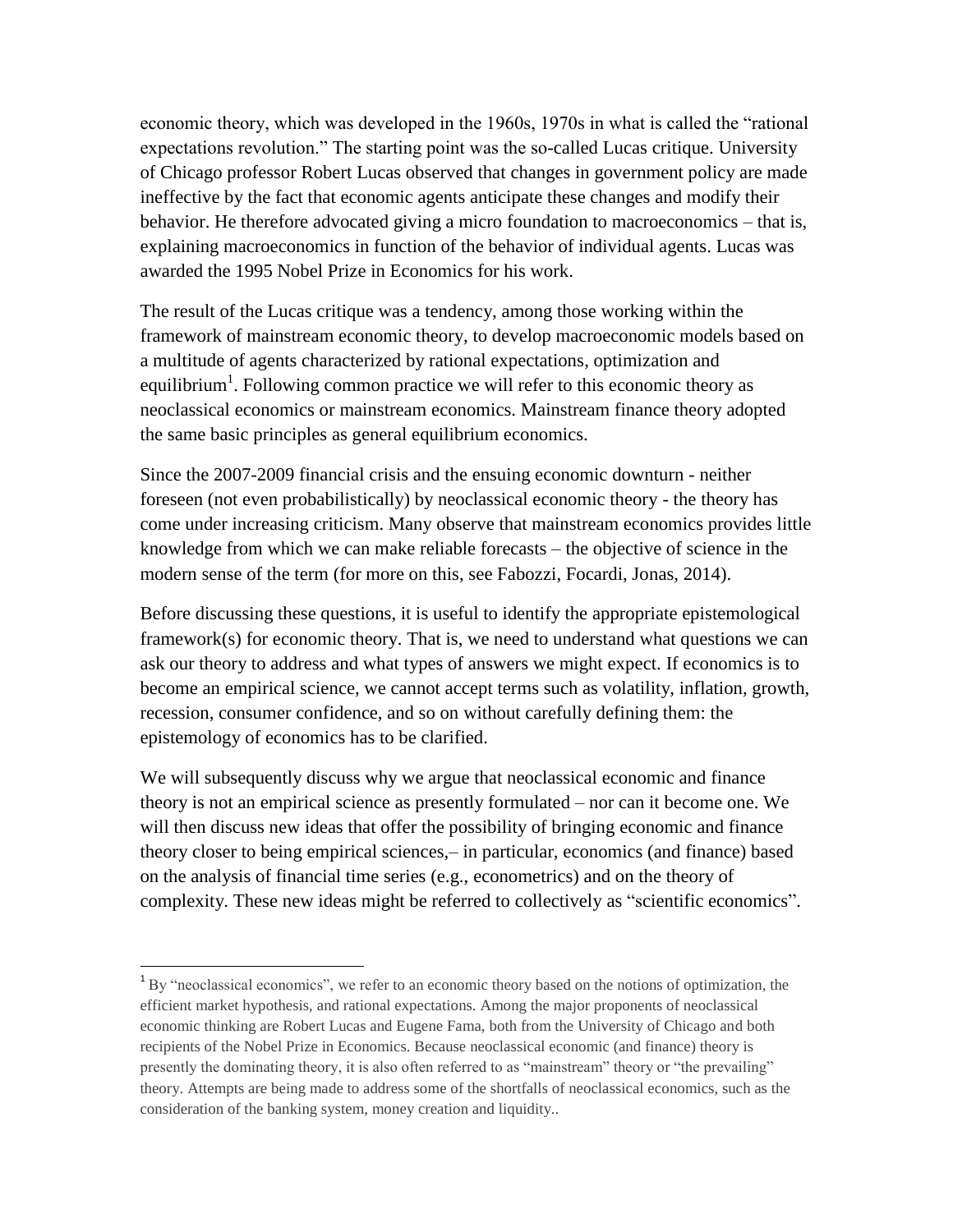We suggest that the epistemological framework of economics is not that of physics but that of complex systems. After all, economies are hierarchical complex systems made up of human agents - complex systems in themselves - and aggregations of human agents. We will argue that giving a micro foundation to macroeconomics is a project with intrinsic limitations, typical of complex systems. These limitations constrain the types of questions we can ask. Note that the notion of economies as complex systems is not really new. Adam Smith's notion of the "invisible hand" is an emerging property of complex markets. Even mainstream economics represents economic systems as complex systems made up of a large number of agents - but it makes unreasonable simplifying assumptions.

For this and other reasons, economics is a science very different from the science of physics. It might be that a true understanding of economics will require a new synthesis of the physical and social sciences given that economies are complex systems made up of human individuals and must therefore take into account human values, a feature that does not appear in other complex systems. This possibility will be explored in the fourth part of our discussion, but let's first start with a review of the epistemological foundations of modern sciences and how our economic theory eventually fits in.

### **2, The Epistemological Foundations of Economics**

The hallmark of modern science is its *empirical* character: modern science is based on theories that model or explain empirical observations. No *a priori* factual knowledge is assumed; *a priori* knowledge is confined to logic and mathematics and, perhaps, some very general principles related to the meaning of scientific laws and terms and how they are linked to observations. There are philosophical and scientific issues associated with this principle. For example, in his *Two Dogmas of Empiricism*, Willard van Orman Quine (1951) challenged the separation between logical analytic truth and factual truth. We will herein limit our discussion to the key issues with the bearing on economics. They are:

- a. What is the nature of observations?
- b. How can empirical theories be validated or refuted?
- c. What is the nature of our knowledge of complex systems?
- d. What scientific knowledge can we have of mental processes and of systems that depend on human mental processes?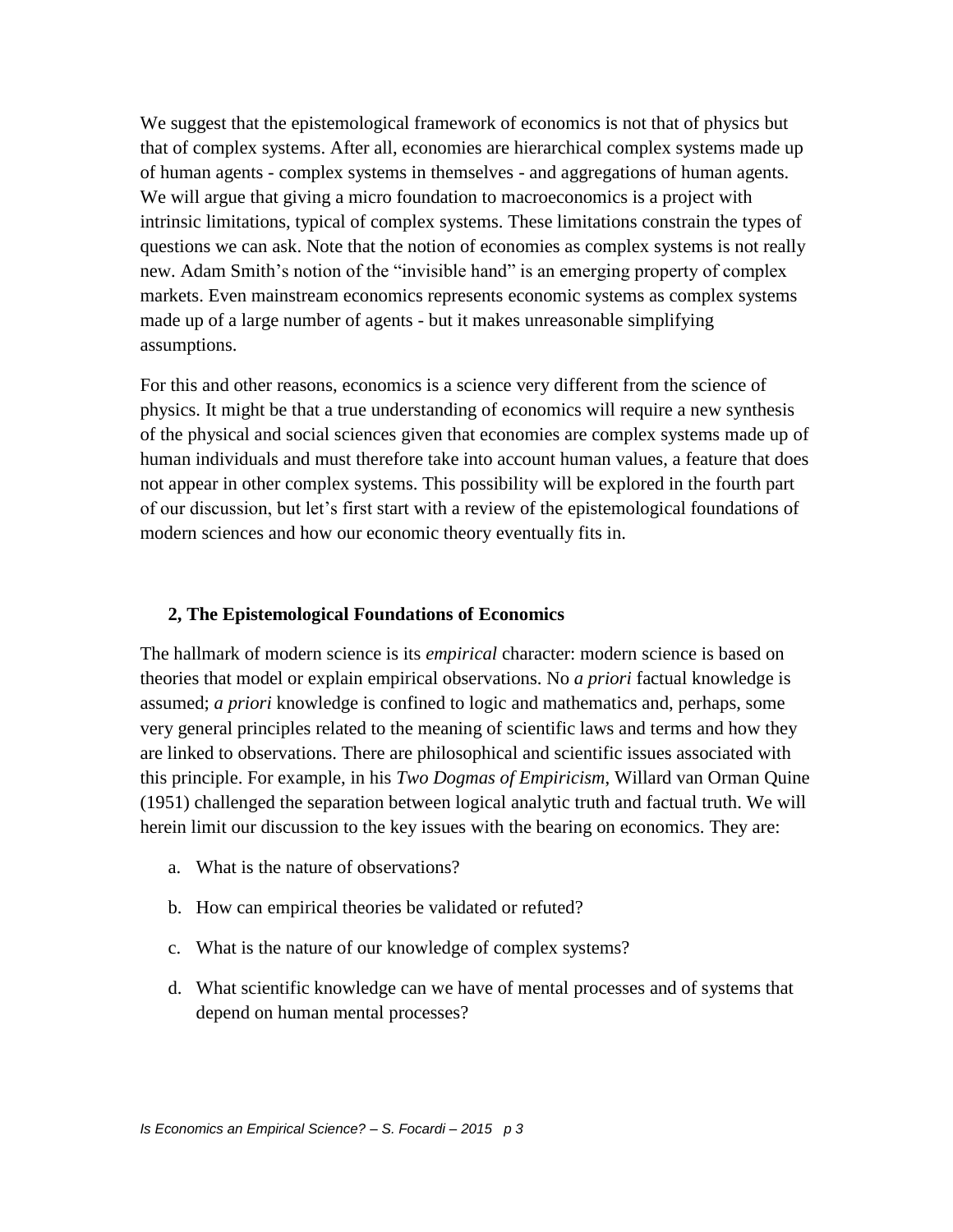Let's now discuss each of these issues.

### *2.a. What is the nature of observations?*

l

The physical sciences have adopted the principles of *operationalism* as put forward by Percy Williams Bridgman, recipient of 1946 Nobel Prize in Physics, in his book *The Logic of Modern Physics* (1927). Operationalism holds that the meaning of scientific concepts is rooted in the operations needed to measure physical quantities.<sup>2</sup> Operationalism rejects the idea that there are quantities defined *a priori* that we can measure with different (eventually approximate) methods. It argues that the meaning of a scientific concept is in *how* we observe (or measure) it.

Operationalism has been criticized on the basis that science, in particular physics, uses abstract terms such as "mass" or "force", that are not directly linked to a measurement process. See, for example, Hempel (1970). This criticism does not invalidate operationalism but requires that operationalism as an epistemological principle be interpreted *globally*. The meaning of a physical concept is not given by a single measurement process but by the *entire* theory and by the set of *all* observations. This point of view has been argued by many philosophers and scientists, including Paul Feyerabend (1975), Thomas Kuhn (1962), and W.v.O. Quine (1951.

But how do we define "observations"? In physics, where theories have been validated to a high degree of precision, we accept as observations quantities obtained through complex, theory-dependent measurement processes. For example, we observe temperature through the elongation of a column of mercury because the relationship between the length of the column of mercury and temperature is well-established and coherent with other observations such as the change of electrical resistance of a conductor. Temperature is an abstract term that enters in many indirect observations, all coherent.

Contrast the above to economic and finance theory where there is a classical distinction between observables and hidden variables. The price of a stock is an observable while the market state of low or high volatility is a hidden variable. There are a plethora of methods to measure volatility, including: the ARCH/GARCH family of models, stochastic volatility, and implied volatility. All these methods are conceptually different and yield

<sup>2</sup> For example, in the Special Relativity Theory, the concept of simultaneity of distant events is not an *a priori* concept but depends on how we observe simultaneity through signals that travel at a finite speed. To determine simultaneity, we perform operations based on sending and receiving signals that travel at finite speed. Given the invariance of the speed of light, these operations make simultaneity dependent on the frame of reference.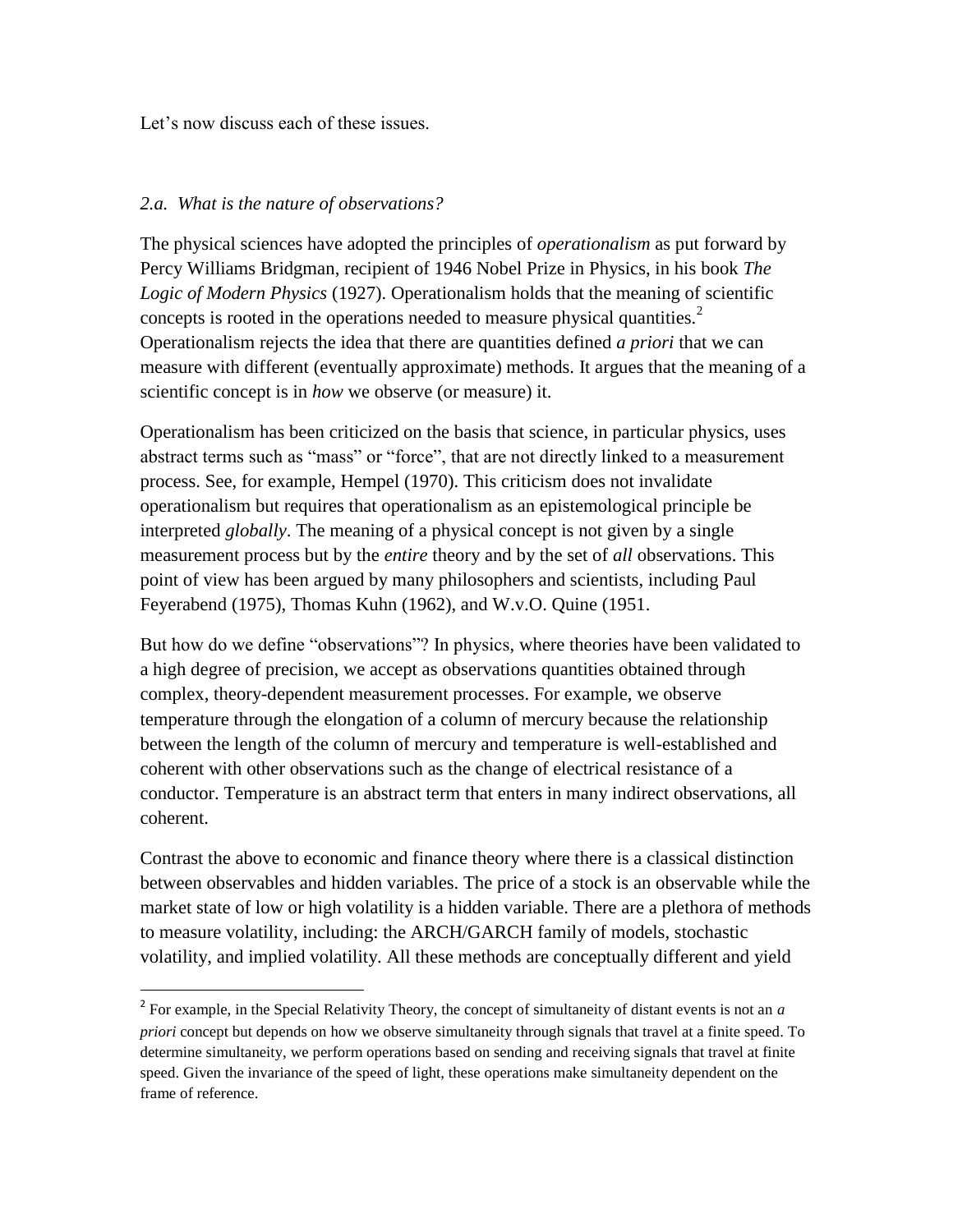different measurements. Volatility would be a well-defined concept if it were a theoretical term that is part of a global theory of economics or finance. But in economics and finance, the different models to measure volatility use different concepts of volatility.

There is no global theory that effectively links all true observations to all hidden variables. Instead, we have many individual empirical statements with only local links through specific models. This is a significant difference with respect to physical theories; it weakens the empirical content of economic and finance theory.

Note that the epistemology of economics is not (presently) based on a unified theory with abstract terms and observations. It is, as mentioned, based on many individual facts. Critics remark that mainstream economics is a deductive theory, not based on facts. This is true, but what would be required is a *deductive theory based on facts*. Collections of individual facts, for example financial time series, have, as mentioned, weak empirical content.

### *2.b. How can empirical theories be validated or refuted?*

Another fundamental issue goes back to the  $18<sup>th</sup>$  century, when the philosophereconomist David Hume outlined the philosophical principles of Empiricism. Here is the issue: No finite series of observations can justify the statement of a general law valid in all places and at all times, that is, scientific laws cannot be validated in any conclusive way. The problem of the validation of empirical laws has been widely debated; the prevailing view today is that scientific laws must be considered *hypotheses* validated by *past* data but susceptible of being invalidated by new observations. That is, scientific laws are hypotheses that explain (or model) known data and observations but there is no guarantee that new observations will not refute these laws. The attention has therefore shifted from the problem of validation to the problem of rejection.

That scientific theories cannot be validated but only refuted is the key argument in Carl Popper's influential *Conjectures and Refutations: The Growth of Scientific Knowledge* (1963). Popper argued that scientific laws are conjectures that cannot be validated but can be refuted. Refutations, however, are not a straightforward matter: Confronted with new empirical data, theories can, to some extent, be stretched and modified to accommodate the new data.

The issue of validation and refutation is particularly critical in economics given the paucity of data. Financial models are validated with a low level of precision in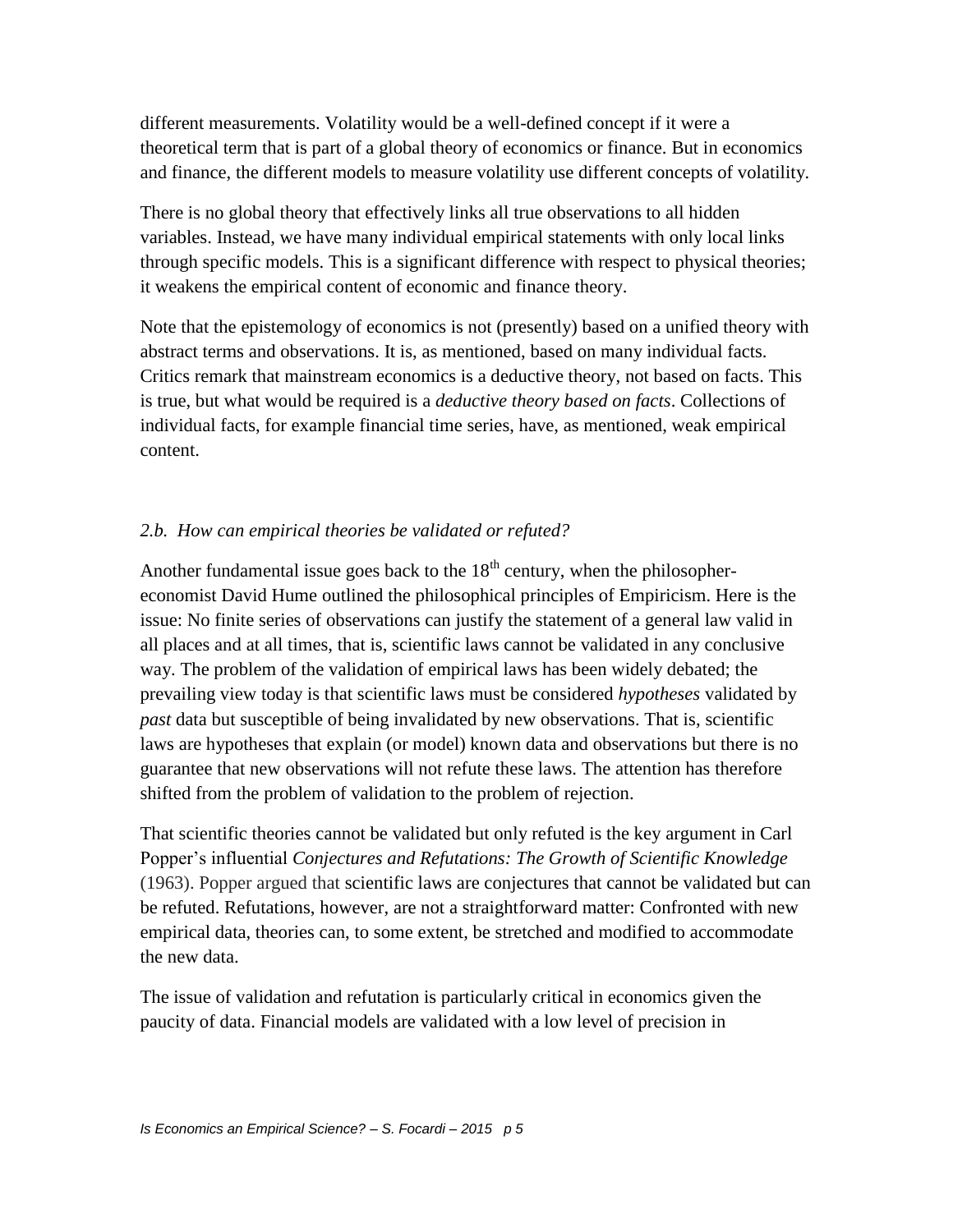comparison to physical laws. Consider, for example, the distribution of returns. It is known that returns at time horizons from minutes to weeks are not normally distributed but have tails fatter than those of a normal distribution. However, the exact form of returns distributions is not known. Current models propose a range from inverse power laws with a variety of exponents to stretched exponentials, but there is no consensus.

Economic and financial models - all probabilistic models - are validated or refuted with standard statistical procedures. This leaves much uncertainty given that the choice among the models and the parameterization of different models are subject to uncertainty. And in most cases there is no global theory.

Economic and financial models do not have descriptive power. This point was made by Milton Friedman (1953), University of Chicago economist and recipient of the 1976 Nobel Prize in Economics. Friedman argued that economic models are like those in physics, that is to say, mathematical tools to connect observations. There is no intrinsic rationality in economic models. We must resist the temptation to think that there are *a priori* truths in economic reasoning.

*In summary, economic theories are models that link observations without any pretense of being descriptive. Their validation and eventual rejection are performed with standard statistical methods. But the level of uncertainty is great.* As famously observed by Fisher Black in his article "Noise" (1986), "Noise makes it very difficult to test either practical or academic theories about the way that financial or economic markets work. We are forced to act largely in the dark." That is to say, there is little evidence that allows us to choose between different economic and financial models.

### *2.c. What is the nature of our knowledge of complex systems?*

The theory of complex systems has as its objective to explain the behavior of systems made up of many interacting parts. In our Introduction, we suggested that the theory of complexity might be relevant to the analysis of economies and financial time series. The key theoretical questions are:

- $\triangleright$  Can the behavior of complex systems be explained in terms of basic laws?
- $\triangleright$  Can complex systems be spontaneously created in non-complex media? Can they continue to evolve and transform themselves? If so, how?
- $\triangleright$  Can complex systems be described and, if so, how?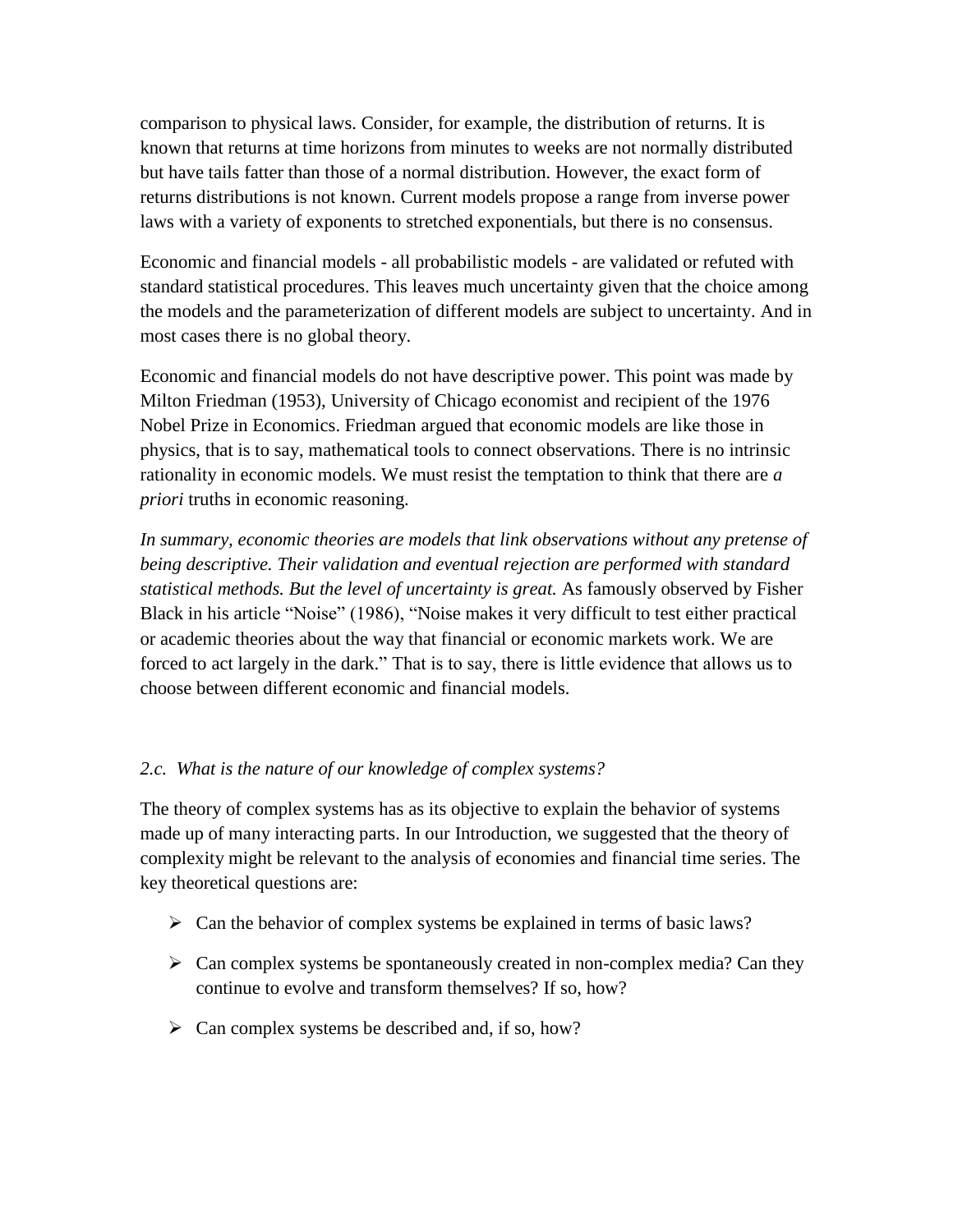The first question is essentially the following: Can we give a micro foundation to economics? The second question asks: How do economies develop, grow, and transform themselves? The last question is: Using the theory of complex systems, what type of economic theory we can hope to develop?

The principle of scientific *reductionism* holds that the behavior of any physical system can be reduced to basic physical laws. In other words, reductionism states that we can logically describe the behavior of any physical system in terms of its basic physical laws. For example, the interaction of complex molecules (such as molecules of drugs and target molecules with which they are supposed to interact) can in principle be described by quantum mechanical theories. The actual computation might be impossibly long in practice but, in theory, the computation should be possible.

Does reductionism hold for very complex physical systems? Can any property of a complex system be mathematically described in terms of basic physical laws? Philip Warren Anderson, co-recipient of the 1977 Nobel Prize in Physics, conjectured in his article "More is different" (1972) that complex systems might exhibit properties that cannot be explained in terms of microscopic laws. This does not mean that physical laws are violated in complex systems; rather it means that in complex systems there are aggregate properties that cannot be deduced with a finite chain of logical deductions from basic laws. This impossibility is one of the many results on the limits of computability and the limits of logical deductions that were discovered after the celebrated theorem of Goedel on the incompleteness of formal logical systems.

Some rigorous results can be obtained for simple systems. For example, Gu et al (2009) demonstrated that an infinite Ising lattice exhibits properties that cannot be computed in any finite time from the basic laws governing the behavior of the lattice. This result is obtained from well-known results of the theory of computability. In simple terms, even if basic physical laws are valid for any component of a complex system, in some cases the chains of deduction for modeling the behavior of aggregate quantities become infinite. Therefore no finite computation can be performed.

Reductionism in economic theory is the belief that we can give a micro foundation to macroeconomics, that is, that we can explain aggregate economic behavior in terms of the behavior of single agents. As mentioned, this was the project of economic theory following the Lucas critique. As we will see in Section 3, this project produced an *idealized* concept of economies, far from reality.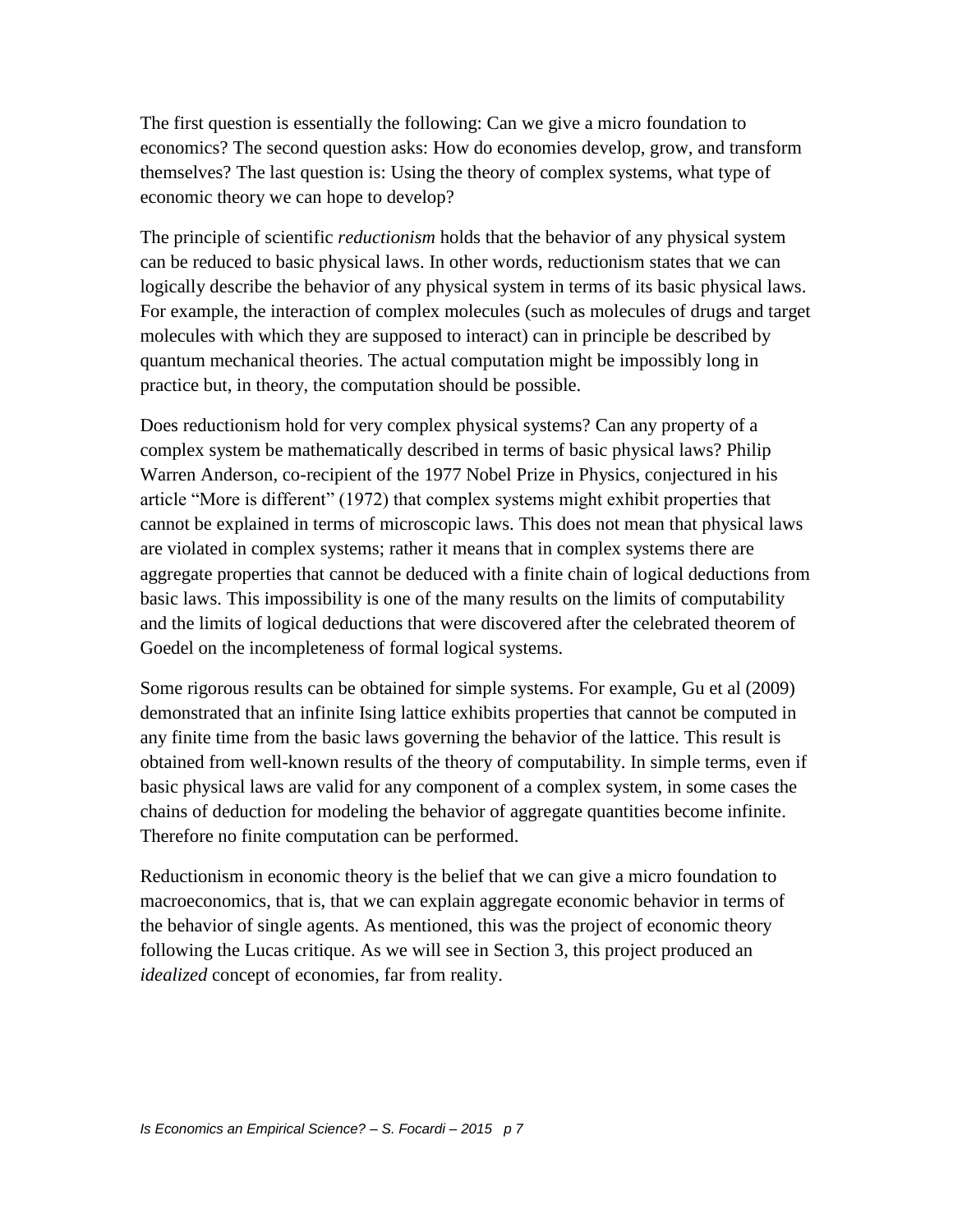We do not know how economic agents behave, nor do we know if and how their behavior can be aggregated to result in macroeconomic behavior. It might well be that the behavior of each agent cannot be computed and that the behavior of the aggregates cannot be computed in terms of individuals. While the behavior of agents has been analyzed in some experimental setting, we are far from having arrived at a true understanding of agent behavior.

This is why a careful analysis of the epistemology of economics is called for. If our objective is to arrive at a science of economics, we should ask only those questions that we can reasonably answer, and refrain from asking questions and formulating theories for which there is no possible empirical evidence or theoretical explanation.

*In other words, unless we make unrealistic simplifications, giving a micro foundation to macroeconomics might prove to be an impossible task. Neoclassical economics makes such unrealistic simplifications. A better approximation to a realistic description of economics might be provided by agent-based systems, which we will discuss later. But agent-based systems are themselves complex systems: they do not describe mathematically, rather they simulate economic reality. A truly scientific view of economics should not be dogmatic, nor should it assume that we can write an aggregate model based on micro-behavior.* 

Given that it might not be possible to describe the behavior of complex systems in terms of the laws of their components, the next relevant question is: So how can we describe complex systems? Do complex systems obey deterministic laws dependent on the individual structure of each system, which might be discovered independently from basic laws (be they deterministic or probabilistic)? Or do complex systems obey statistical laws? Or is the behavior of complex systems simply unpredictable?

It is likely that there is no general answer to these questions. A truly complex system admits many different possible descriptions in function of the aggregate variables under consideration. It is likely that some aggregate properties can be subject to study while others are impossible to describe. In addition, the types of description might vary greatly. Consider the emission of human verbal signals (i.e., speech). Speech might indeed have near deterministic properties in terms of the formation rules, grammar, and syntax. If we move to the semantic level, speech has different laws in function of cultures and domains of interest which we might partially describe. But modeling the daily verbal emissions of an individual likely remains beyond any mathematical and computational capability. Only broad statistics can be computed.

If we turn to economics, when we aggregate output in terms of prices, we see that the growth of the aggregate output is subject to constraints, such as the availability of money,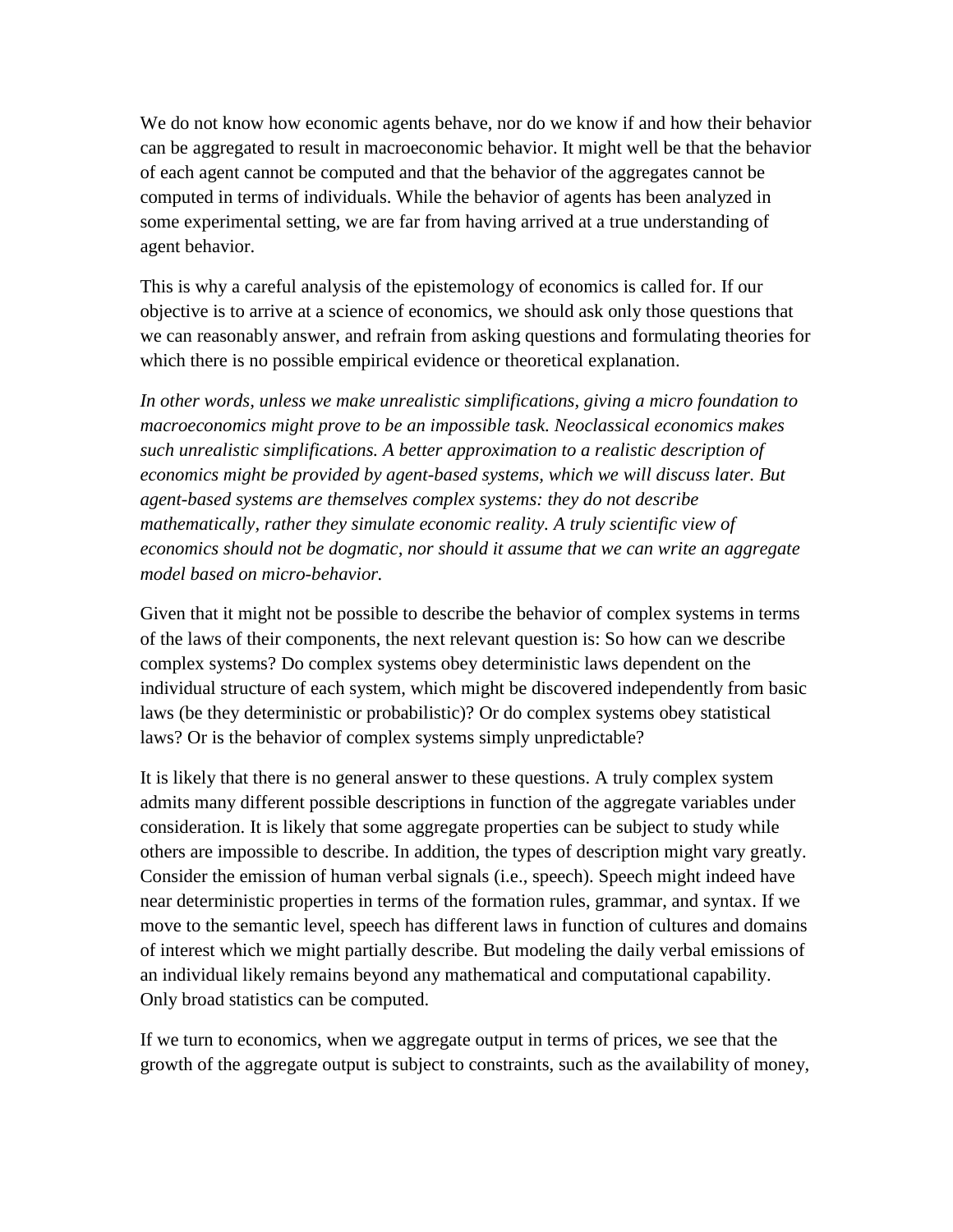that make the quantitative growth of economies at least partially forecastable. Once more, it is important to understand for what questions we might reasonably obtain an answer.

There are additional fundamental questions regarding complex systems. For example, as mentioned above: Can global properties spontaneously emerge in non-complex systems and if so, how? There are well-known examples of simple self-organizing systems such as unsupervised neural networks. But how can we explain the self-organizing properties of systems such as economic systems or financial markets? Can it be explained in terms of fundamental laws plus some added noise? While simple self-organizing behavior has been found in simulated systems, explaining the emergence and successive evolution of very complex systems remains unresolved.

Self-organization is subject to the same considerations made above regarding the description of complex systems. It is well possible that the self-organization of highly complex systems cannot be described in terms of the basic laws or rules of behavior of the various components. In some systems, there might be no finite chain of logical deductions able to explain self-organization. This is a mathematical problem, unrelated to the failure or insufficiency of basic laws. Explaining self-organization becomes another scientific problem.

Self-organization is a key concept in economics. Economies and markets are selforganizing systems whose complexity has increased over thousands of years. Can we explain this process of self-organization? Can we capture the process that makes economies and markets change their own structure, adopt new models of interaction?

No clear answer is yet available. Gregory Chaitin (2012) introduced the notion of metabiology and has suggested that it is possible to provide a mathematical justification for Darwinian evolution. Arguably one might be able to develop a "metaeconomics" and provide some clue as to how economies or markets develop..<sup>3</sup>

Clearly there are numerous epistemological questions related to the self-organization of complex systems. Presently these questions remain unanswered at the level of scientific laws. Historians, philosophers, and social scientists have proposed many explanations of the development of human societies. Perhaps the most influential has been Hegel's

l

<sup>3</sup> The term "metaeconomics" is currently used in a different sense. See Section 4 below. Here we use metaeconomics in analogy with Chaitin's metabiology.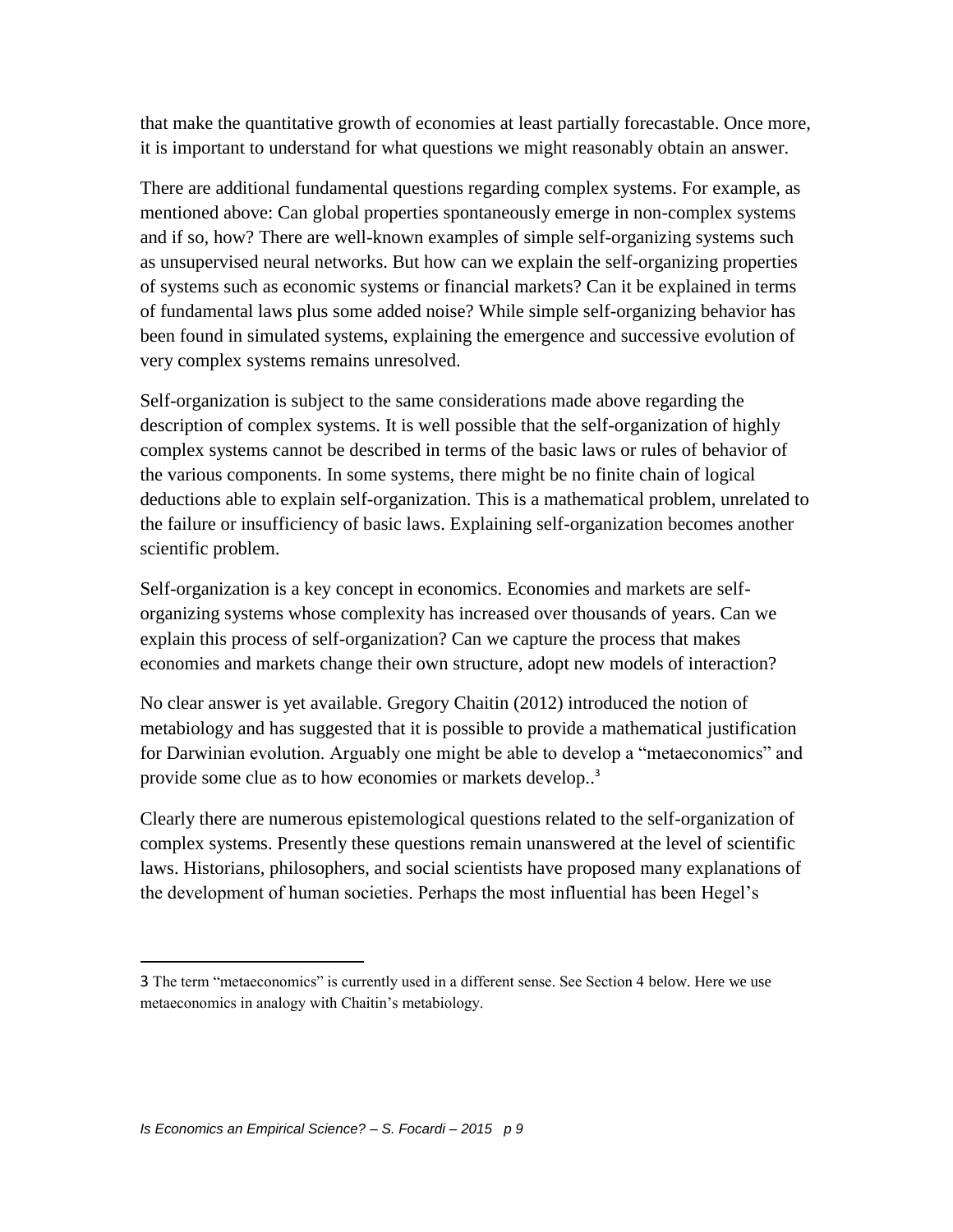Dialectic, which is the conceptual foundation of Marxism. But these explanations are not scientific in the modern sense of the term.

It is not obvious that complex systems can be handled with quantitative laws. Laws, if they exist, might be of a more general logical nature (e.g., logical laws). Consider the rules of language - a genuine characteristic of the complex system that is the human being: there is nothing intrinsically quantitative. Nor are DNA structures intrinsically quantitative.. So with economic and market organization: they are not intrinsically quantitative.

## *2.d. What scientific knowledge can we have of our mental processes and of systems that depend on them?*

We have now come to the last question of importance to our discussion of the epistemological foundations of modern science: What is the place of mental experience in modern science? Can we model the process through which humans make decisions? Or is human behavior essentially unpredictable? The above might seem arcane philosophical or scientific speculation, unrelated to economics or finance. Perhaps. Except that whether or not economics or finance can be studied as a science depends, at least to some extent, on if and how human behavior can be studied as a science.

Human decision-making shapes the course of economies and financial markets: economics and finance can become a science if human behavior can be scientifically studied, at least at some level of aggregation or observability. Most scientific efforts on human behavior have been devoted to the study of neurodynamics and neurophysiology. We have acquired a substantial body of knowledge on how mental tasks are distributed to different regions of the brain. We also have increased our knowledge of the physiology of nervous tissues, of the chemical and electrical exchanges between nervous cells. This is, of course, valuable knowledge from both the practical and the theoretical points of view.

However, we are still far from having acquired any real understanding of mental processes. Even psychology, which essentially categorizes mental events as if they were physical objects, has not arrived at an understanding of mental events. Surely we now know a lot on how different chemicals might affect mental behavior, but we still have no understanding of the mental processes themselves. For example, a beam of light hits a human eye and the conscious experience of a color is produced. How does this happen? Is it the particular structure of molecules in nerve cells that enables vision? Can we really maintain that structure "generates" consciousness? Might consciousness be generated through complex structures, for example with computers? While it is hard to believe that structure in itself creates consciousness, consciousness seems to appear only in association with very complex structures of nerve cells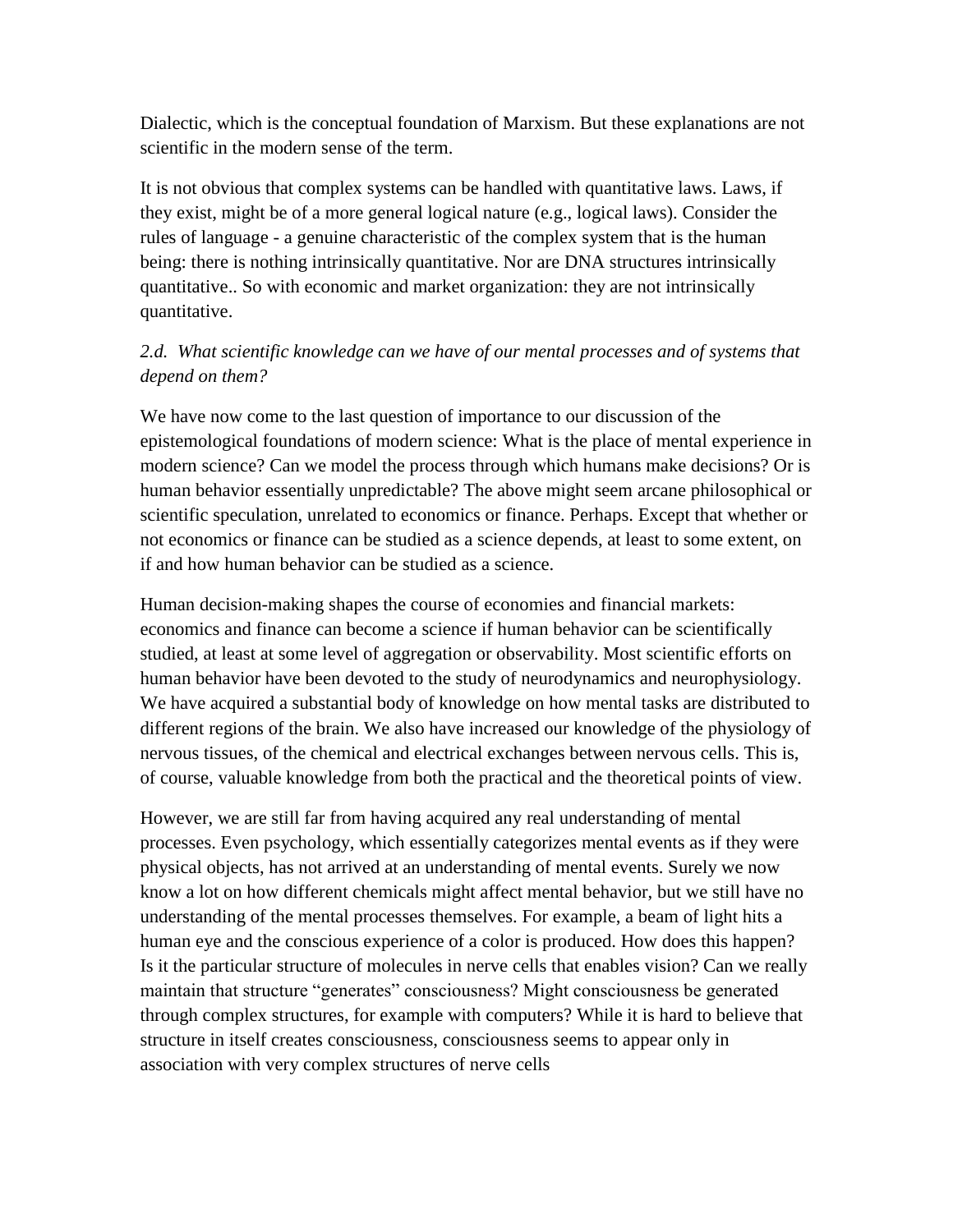John von Neumann (1958) was the first to argue that brains, and more in general any information processing structure, can be represented as computers. This has been hotly debated by scientists and philosophers and has captured popular imagination. In simple terms, the question is: Can computers think? In many discussions, there is a more or less explicit confusion between thinking as the ability to perform tasks and thinking as having an experience.

It was Alan Turing who introduced a famous test to determine if a machine is intelligent. Turing (1950) argued that if a machine can respond to questions as a human would do, then the machine has to be considered intelligent. But Turing's criterion says nothing as regards the feelings and emotions of the machine.

In principle we should be able to study human behavior just as we study the behavior of a computer as both brain and computer are made of earthly materials. But given the complexity of the brain, it cannot be assumed that we can describe the behavior of functions that depend on the brain, such as economic or financial decision-making, with a mathematical or computational model.

A key question in studying behavior is whether we have to include mental phenomena in our theories. The answer is not simple. It is common daily experience that we make decisions based on emotions. In finance, irrational behavior is a well-known phenomenon (see Robert Shiller's *Irrational Exuberance*, most recent edition 2015). Emotions, such as greed or fear, drive individuals to "herd" in and out of investments collectively, thereby causing the inflation/deflation of asset prices.

Given that we do not know how to represent and model the behavior of complex systems such as the brain, we cannot exclude that mental phenomena are needed to explain behavior. For example, a trader sees the price of a stock decline rapidly and decides to sell. It is possible that we will not be able to explain mathematically this behavior in terms of physics alone and have to take into account "things" such as fear. But for the moment, our scientific theories cannot include mental events.

*Let's now summarize our discussion on the study of economies or markets as complex systems. We suggested that the epistemological problems of the study of economies and markets are those of complex systems. Reductionism does not always work in complex systems as the chains of logical deductions needed to compute the behavior of aggregates might become infinite. Generally speaking, the dynamics of complex systems needs to be studied in itself, independent of the dynamics of the components. There is no unique way to describe complex systems: a multitude of descriptions corresponding to different types*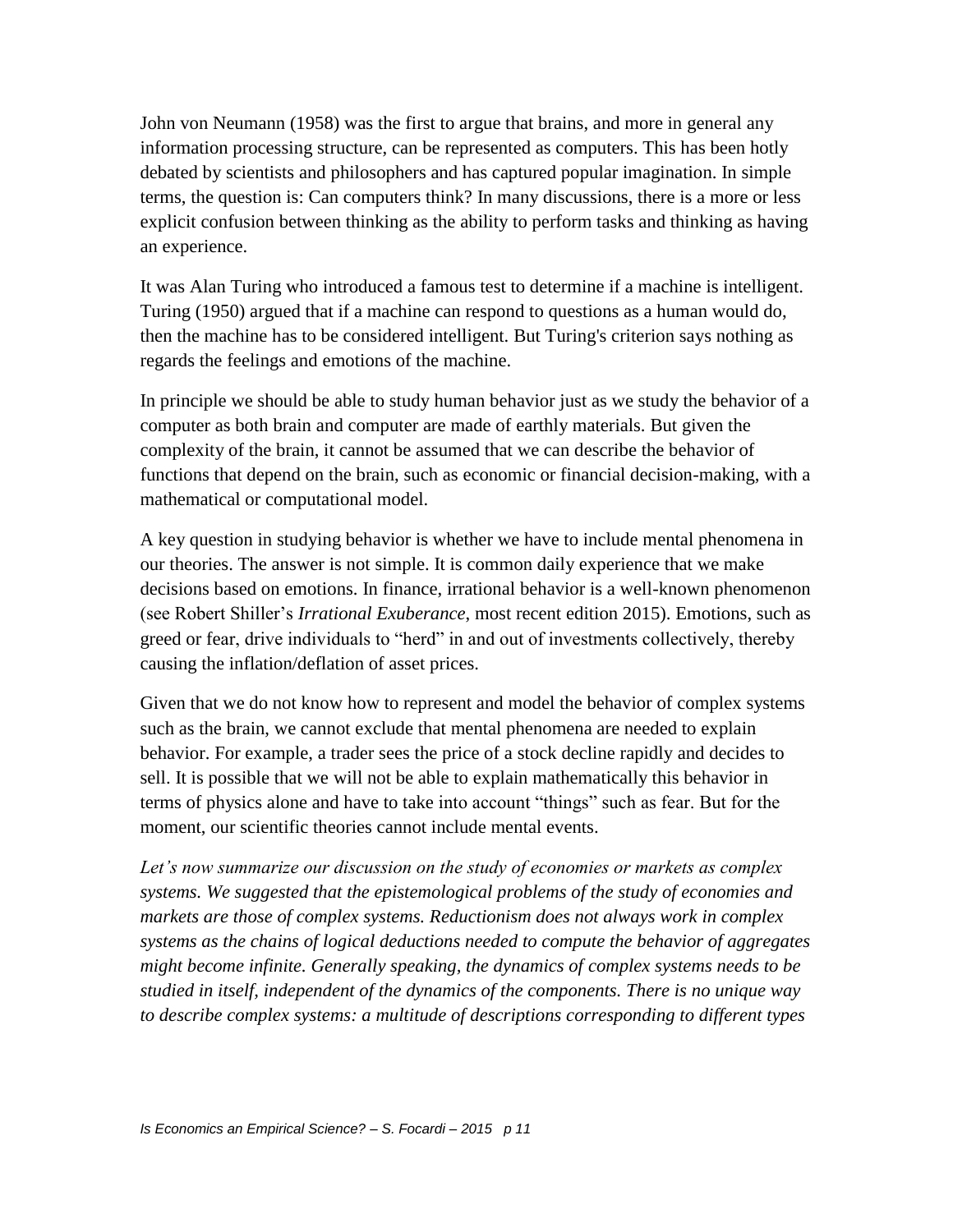*of aggregation are possible. Then there are different ways of looking at complex systems, from different levels of aggregation and from different conceptual viewpoints. Generally speaking, truly complex systems cannot be described with a single set of laws. The fact that economies and markets are made up of human individuals might require the consideration of mental events and values. If, as we suggest, the correct paradigm for understanding economies and finance is that of complex systems, not that of physics, the question of how to do so is an important one. We will discuss this in Section 4.*

Table 1 summarizes our discussion of the epistemology of economics.

| <b>Characteristics</b>                             | <b>Physical sciences</b>                                                                                                     | <b>Mainstream economics</b>                                                                                          | <b>Scientific economics</b>                                                                    |
|----------------------------------------------------|------------------------------------------------------------------------------------------------------------------------------|----------------------------------------------------------------------------------------------------------------------|------------------------------------------------------------------------------------------------|
| Strictly based on<br>empirical data                | Yes                                                                                                                          | No                                                                                                                   | Yes, but possibly not<br>completely                                                            |
| Observation                                        | Obtained through a<br>well-defined observation<br>process, global,<br>dependent on theory                                    | Local, often a priori                                                                                                | Local, but obtained<br>through a well-defined<br>observation process                           |
| Reductionism<br>(Microfoundation in)<br>economics) | True in physics,<br>questionable in complex<br>systems                                                                       | Remains an idealization,<br>no true microfoundation<br>is feasible                                                   | <b>Fundamental limitations</b>                                                                 |
| Interpretation                                     | Generally accepted that<br>theories are not<br>descriptive, but there are<br>realist interpretations of<br>physical theories | General equilibrium<br>theories are descriptive<br>in their original aim, in<br>practice they are abstract<br>models | Rather than be<br>descriptive, it is likely<br>that that future theories<br>be abstract models |
| Self organization                                  | Present in complex<br>systems, no consensus                                                                                  | Absent, ignored                                                                                                      | No consensus, no shared<br>theory                                                              |
| Human perceptions                                  | Not part of the theory,<br>but used for the<br>philosophical<br>background                                                   | Assumed rationality                                                                                                  | Questionable, might be<br>necessary, no definite<br>conclusion                                 |

*Table 1. Similarities and differences between the physical sciences, mainstream economics, and hypothetical future scientific economics.* 

### **3. What Is the Cognitive Value of Neoclassical Economics, Neoclassical Finance?**

As discussed above, there are difficult epistemological questions related to the study of economics and finance, questions that cannot be answered in a naïve way, questions such as "What do we want to know?", "What can we know?", or questions that cannot be answered at all or that need to be reformulated. Physics went through a major conceptual crisis when it had to accept that physical laws are probabilistic and do not describe reality but are subject to the superposition of events. In economics and finance, we have to think hard to (re)define our questions – they might not be as obvious we think: economies and markets are complex systems; the problems must be carefully conceptualized. We will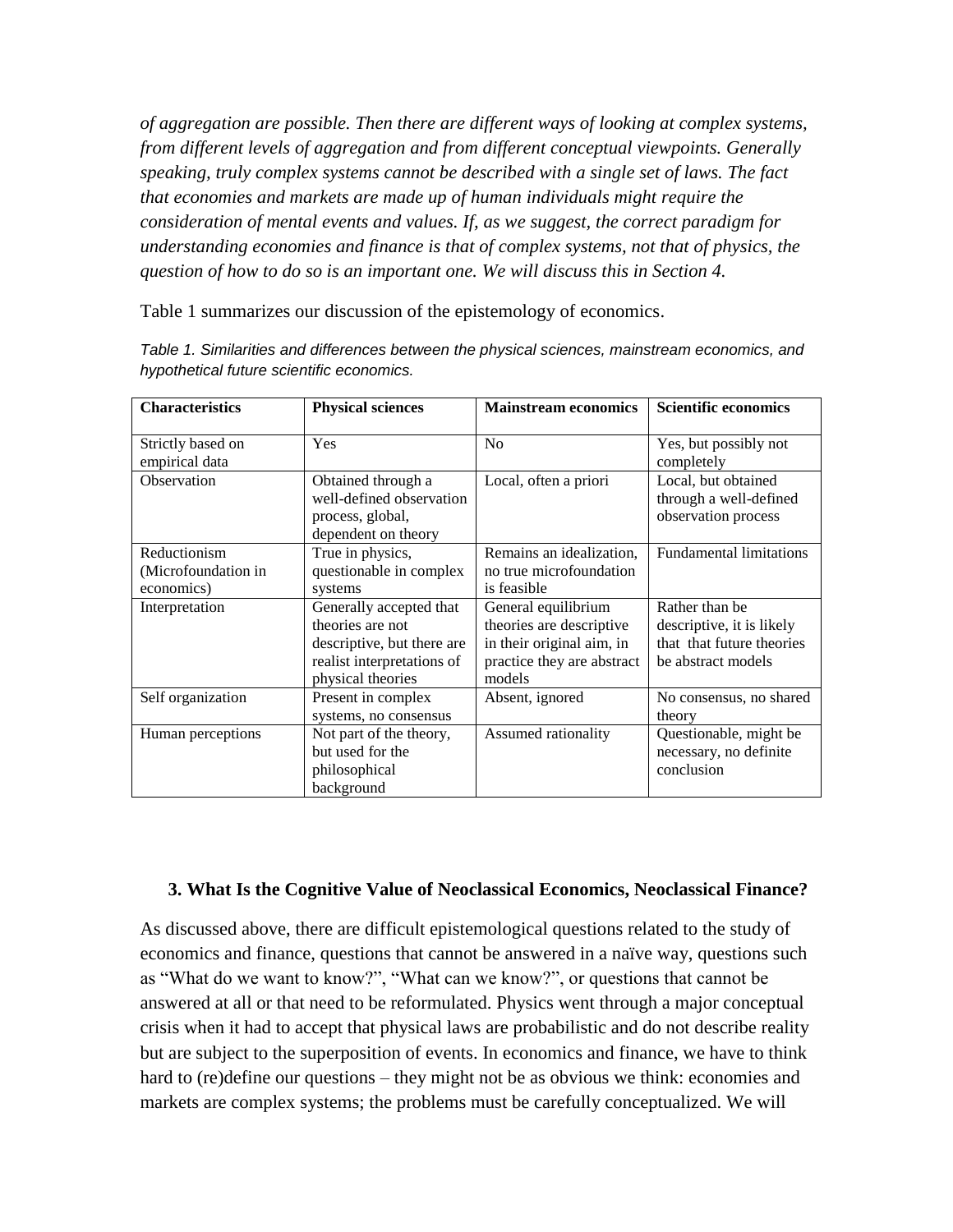now analyze the epistemological problems of neoclassical economics and, by extension, of neoclassical finance.

First, what is the cognitive value of neoclassical economics? As observed above, neoclassical economics is not an empirical science in the modern sense of the term; rather neoclassical economics is a mathematical model of an idealized object that is far from reality. We might say that the neoclassical economics has opened the way to the study of economics as a complex system made of agents which are intelligent processors of information, capable of making decisions on the basis of their forecasts. However its spirit is very different from that of complex systems theory.

Neoclassical economics is essentially embodied in Dynamic Stochastic General Equilibrium (DSGE) models, the first of which was developed by Fynn Kidland and Edward Prescott, co-recipients of the 2004 Nobel Prize in Economics. DSGEs were created to give a micro foundation to macroeconomics following the Lucas critique discussed above. In itself sensible, anchoring macro behavior to micro-behavior, that is, explaining macroeconomics in terms of the behavior of individuals (or agents), is a challenging scientific endeavor. Sensible because effectively the evolution of economic quantities depends ultimately on the decisions made by individuals using their knowledge but also subject to emotions. Challenging, however, because (1) rationalizing the behavior of individuals is difficult, perhaps impossible and (2) as discussed above, it might not be possible to represent mathematically (and eventually to compute) the aggregate behavior of a complex system in terms of the behavior of its components.

These considerations were ignored in the subsequent development of economic and finance theory. Instead of looking with scientific humility to the complexity of the problem, an alternative *idealized* model was created. Instead of developing as a science, mainstream economics developed as highly sophisticated mathematical models of an idealized economy. DSGEs are based on three key assumptions:

- $\triangleright$  Rational expectations
- $\triangleright$  Equilibrium
- $\triangleright$  Optimization

From a scientific point of view, the idealizations of neoclassical economics are unrealistic. No real agent can be considered a rational-expectations agent: real agents do not have perfect knowledge of future expectations. The idea of rational expectations was put forward by John Muth (1961) who argued that, on average, economic agents make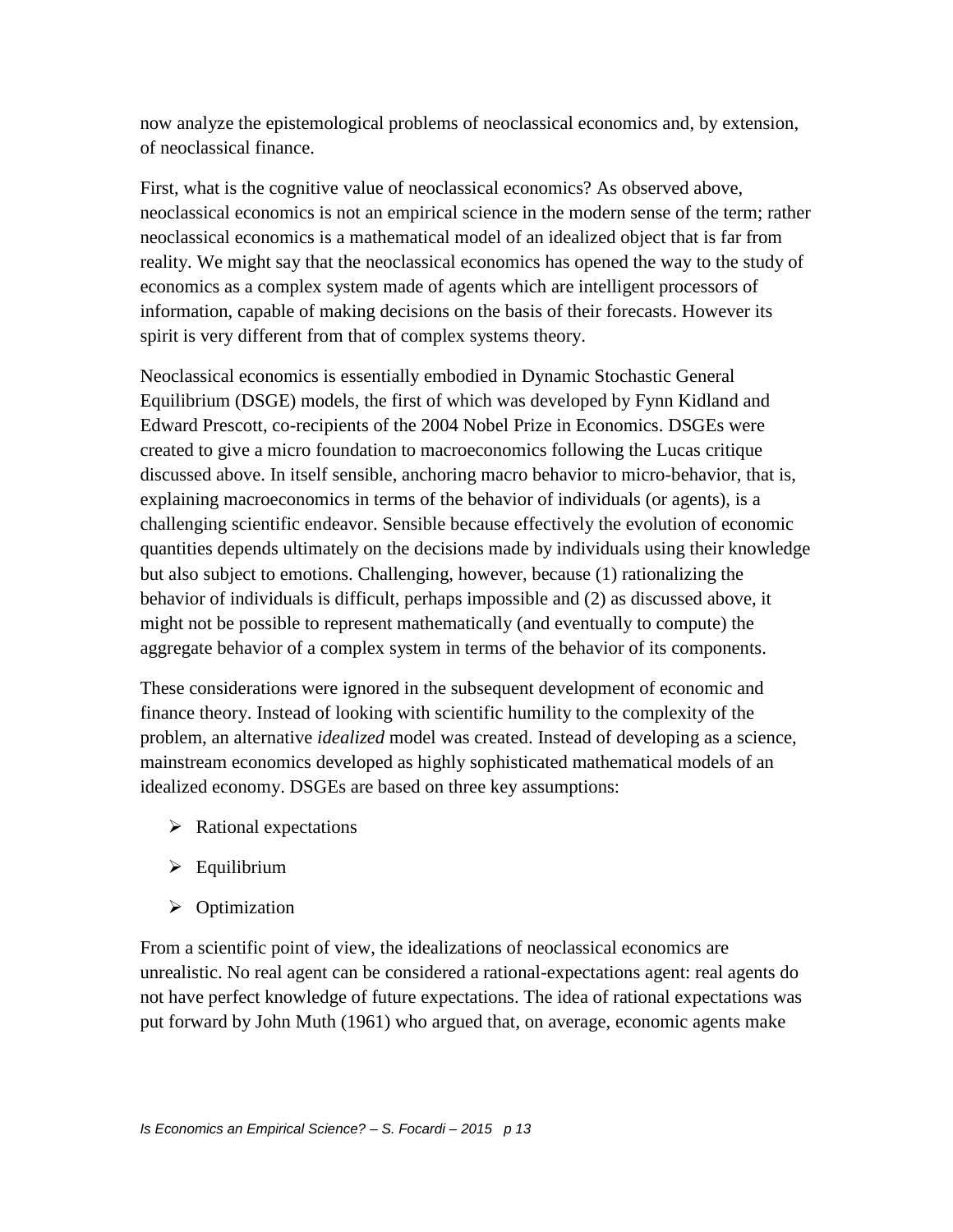correct forecasts for the future - clearly a non-verifiable statement: we do not know the forecasts made by individual agents and therefore cannot verify if their mean is correct. There is little conceptual basis in arguing that, on average, people make the right forecasts of variables subject to complex behavior. It is obvious that, individually, we are uncertain about the future; we do not even know *what* choices we will have to make in the future.

There is one instance where average expectations and reality might converge, at least temporarily. This occurs when expectations change the facts themselves, as happens with investment decision-making where opinions lead to decisions that confirm the opinions themselves. This is referred to as "self-reflectivity". For example, if on average investors believe that the price of a given stock will go up, they will invest in that stock and its price will indeed go up, thereby confirming the average forecast. Investment opinions become self-fulfilling prophecies. However, while investment opinions can change the price of a stock, they cannot change the fundamentals related to that stock. If investment opinions were wrong because based on a wrong evaluation of fundamentals, at a certain point opinions, and subsequently the price, will change.

Forecasts are not the only problem with DSGEs. Not only do we not know individual forecasts, we do not know how agents make decisions. The theoretical understanding of the decision-making process is part of the global problem of representing and predicting behavior. As observed above, individual behavior is the behavior of a complex system (in this case, the human being) and might not be predictable, not even theoretically. Let's refine this conclusion: We might find that, at some level of aggregation, human behavior is indeed predictable - at least probabilistically.

One area of behavior that has been mathematically modeled is the process of *rational* decision-making. Rational decision-making is a process of making coherent decisions. Decisions are coherent if they satisfy a number of theoretical axioms such as if choice A is preferred to choice B and choice B is preferred to choice C, then choice A must be preferred to choice A. Coherent decisions can be mathematically modeled by a utility function, that is a function defined on every choice such that choice A is preferred to choice B if the utility of A is higher than the utility of B. Utility is purely formal. It is not unique: there are infinite utility functions that correspond to the same ordering of decisions.

The idea underlying the theory of decisions and utility functions is that the complexity of human behavior, the eventual free will that might characterize the decision-making process, disappears when we consider simple business decisions such as investment and consumption. That is, humans might be very complex systems but when it comes to questions such as investments, they all behave in the same formal way, i.e., they all maximize the utility function.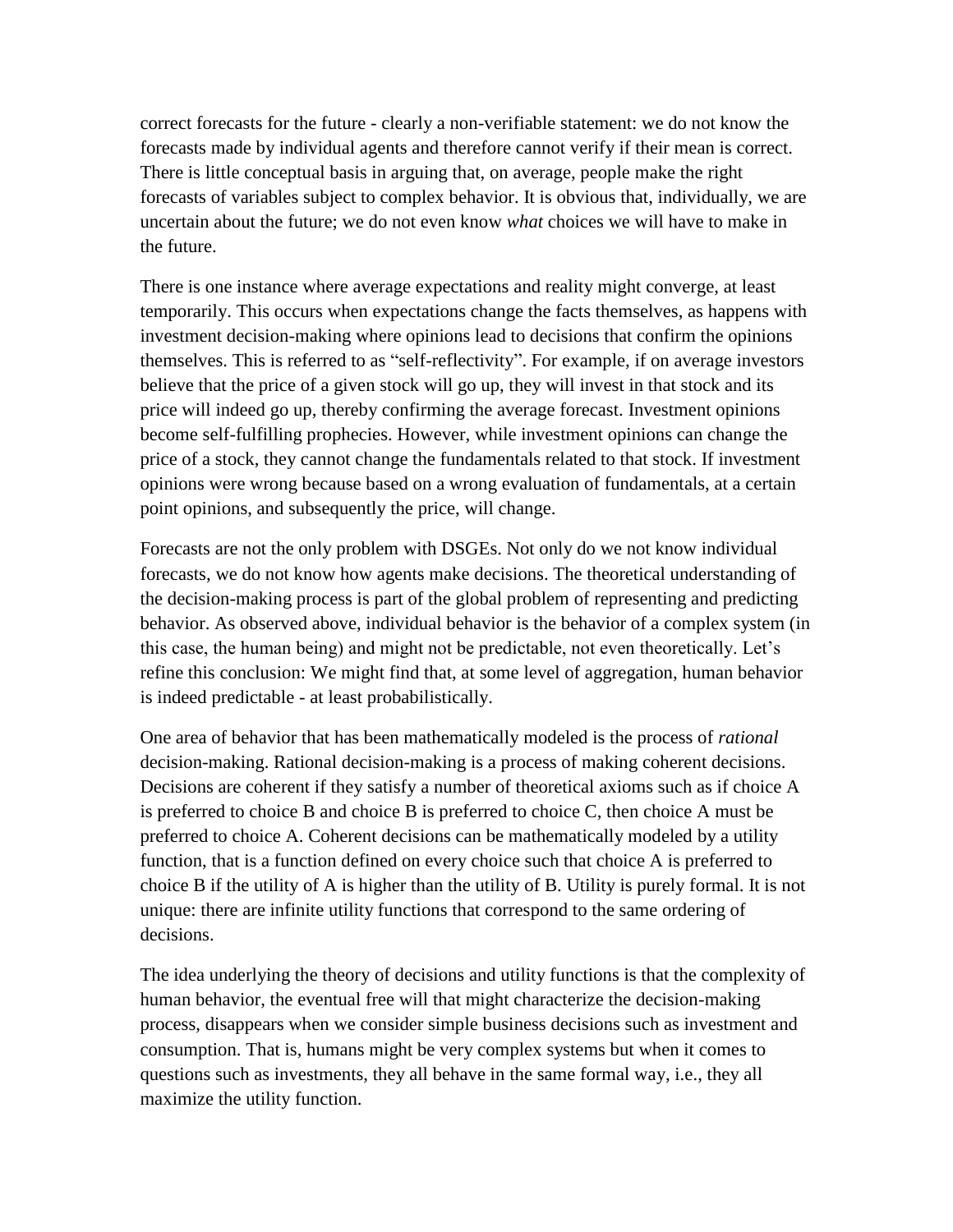There are several difficulties with representing agent decision-making as utility maximization. First, real agents are subjects to many influences, mutual interactions and other influences that distort their decisions. Numerous studies of empirical finance have shown that people do not behave according to the precepts of rational decision making. Although DSGEs can be considered a major step forward in economics, the models are, in fact, mere intellectual constructions of *idealized* economies. Even assuming that utility maximization does apply, there is no way to estimate the utility function(s) of each agent. DSGEs do not describe real agents nor do they describe how expectations are formed. Real agents might indeed make decisions based on past data from which they might make forecasts; they do not make decisions based on true future expectations. Ultimately, a DSGE model in its original form cannot be considered scientific.

Because creating models with a "realistic" number of agents (whatever that number might be) would be practically impossible, agents are generally collapsed into a single representative agent by aggregating utility functions. However, as shown by Sonnensheim-Mantel-Debreu (Mantel, 1974), collapsing agents into a single representative agent does not preserve the conditions that lead to equilibrium. Despite this well-known theoretical result, models used by central banks and other organizations represent economic agents with a single aggregate utility functional.

Note that the representative agent is already a *major* departure from the original objective of Lucas, Kidland, and Prescott to give a micro foundation to macroeconomics. The aggregate utility functional is obviously not observable. It is generally assumed that the utility functional has a convenient mathematical formulation. See for example Smets and Wouters (2002) for a description of one such model.

There is nothing related to the true microstructure of the market in assuming a global simple utility function for an entire economy. In addition, in practice DSGE models assume simple processes, such as AutoRegressive processes, to make forecasts of quantities, as, for example, in Smets and Wouters cited above (2002).

What remains of the original formulation of the DSGE is the use of Euler equations and equilibrium conditions. But this is only a mathematical formalism to forecast future quantities. Ultimately, in practice, DSGE models are models where a simple utility functional is maximized under equilibrium conditions, using additional *ad hoc* equations to represent, for example, production.

Clearly, in this formulation DSGEs are abstract models of an economy without any descriptive power. Real agents do not appear. Even the forward-looking character of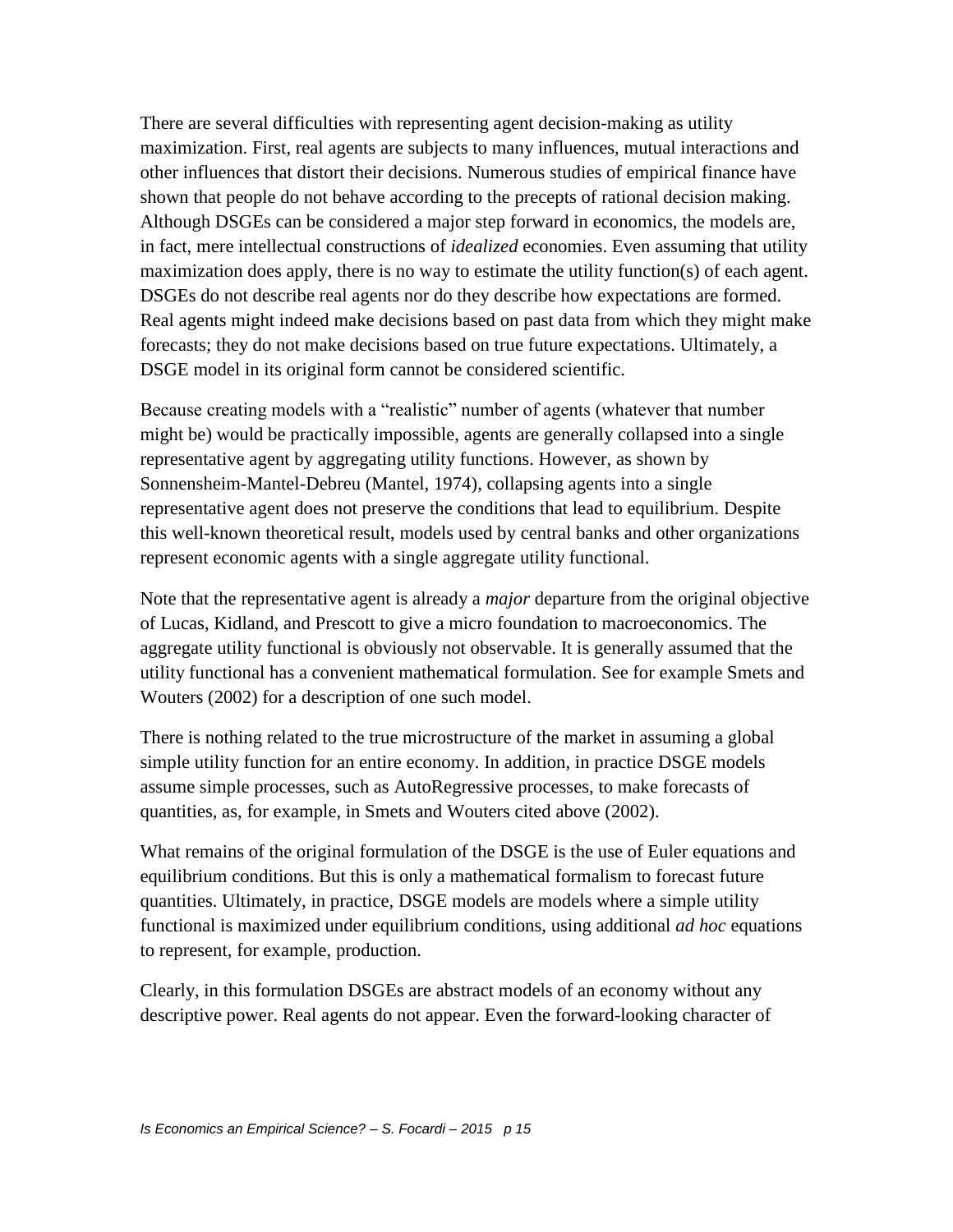rational expectations is lost because these models obviously use only past data which are fed to algorithms that include terms such as utility functions that are assumed, not observed.

How useful are these models? Empirical validation is limited. Being equilibrium models, DSGEs cannot predict phenomena such as boom-bust business cycles. The most cogent illustration has been their inability to predict recent stock market crashes and the ensuing economic downturns.

## **4, Econophysics and Econometrics**

In Section 2, we discussed the epistemological issues associated with economics; in Section 3, we critiqued mainstream economics, concluding that it is not an empirical scientific theory. In this and the following section we discuss new methods, ideas, and results that are intended to give economics a scientific foundation as an empirical science. We will begin with a discussion of econophysics and econometrics.

The term Econophysics was coined in 1995 by the physicist Eugene Stanley. Econophysics is an interdisciplinary research effort that combines methods from physics and economics. In particular, it applies techniques from statistical physics and non-linear dynamics to the study of economic data and it does so without the pretense of any *a priori* knowledge of economic phenomena.

Econophysics obviously overlaps the more traditional discipline of econometrics. Indeed, it is difficult to separate the two in any meaningful way. Econophysics also overlaps economics based on artificial markets formed by many interacting agents. Perhaps a distinguishing feature of econophysics is its interdisciplinarity, though one can reasonably argue that any quantitative modeling of financial or economic phenomena shares techniques with other disciplines. Another distinguishing feature is its search for universal laws; econometrics is more opportunistic. However, these distinctions are objectively weak. Universality in economics is questionable and econometrics uses methods developed in pure mathematics.

To date, econophysics has focused on analyzing financial markets. The reason is obvious: financial markets generate huge quantities of data. The availability of high-frequency data and ultra-high-frequency data (i.e., tick-by-tick data) has facilitated the use of the methods of physics. For a survey of Econophysics, see in particular Lux (2008) and Chakraborti and Tone (2011); see Gallegati, Keen, Lux, and Ormerod (2006) for a critique of econophysics from inside.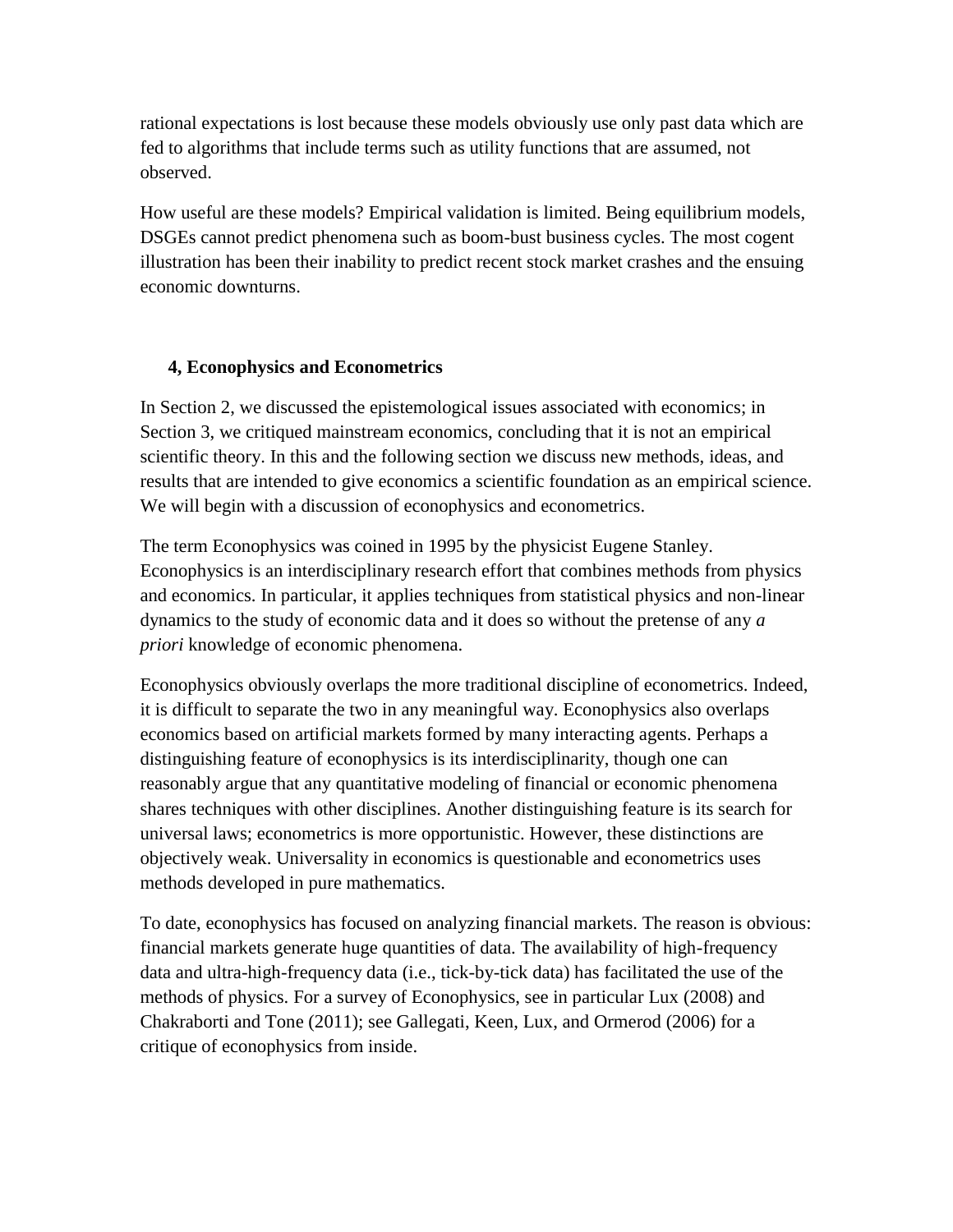The main result obtained to date by econophysics is the analysis and explanation of inverse power law distributions empirically found in many economic and financial phenomena. Power laws have been known and used for more than a century, starting with the celebrated Pareto law of income distribution. Power law distributions were proposed in finance in the 1950s, for example by Mandelbrot (1961). More recently, econophysics has performed a systematic scientific study of power laws and their possible explanations.

Time series or cross sectional data characterized by inverse power law distributions have special characteristics that are important for economic theory as well as for practical applications such as investment management. Inverse power laws characterize phenomena such that very large events are not negligibly rare. The effect is that individual events, or individual agents, become very important.

Diversification, which is a pillar of classical finance and investment management, becomes difficult or nearly impossible if distributions follow power laws. Averages lose importance as the dynamics of phenomena is dominated by tail events. Given their importance in explaining economic and financial phenomena, we will next briefly discuss power laws.

### *4.a. Power laws*

Let's now look at the mathematical formulation of distributions characterized by power laws and consider some examples of how they have improved our understanding of economic and financial phenomena.

The tails of the distribution of a random variable *r* follow an inverse power law if the probability of the tail region decays hyperbolically:

# $P(x) \approx x^{\alpha}$ .

The properties of the distribution critically depend on the magnitude of the exponent  $\alpha$ . Values  $\alpha$  < 2 characterize Levy distributions with infinite variance and infinite mean if  $\alpha$  < 1; values  $\alpha$  > 2 characterize distributions with finite mean and variance.

Consider financial returns. Most studies place the value of  $\alpha$  for financial returns at around 3 (Lux, 2008). This finding is important because values  $\alpha < 2$  would imply invariance of the distribution, and therefore of the exponent, with respect to summation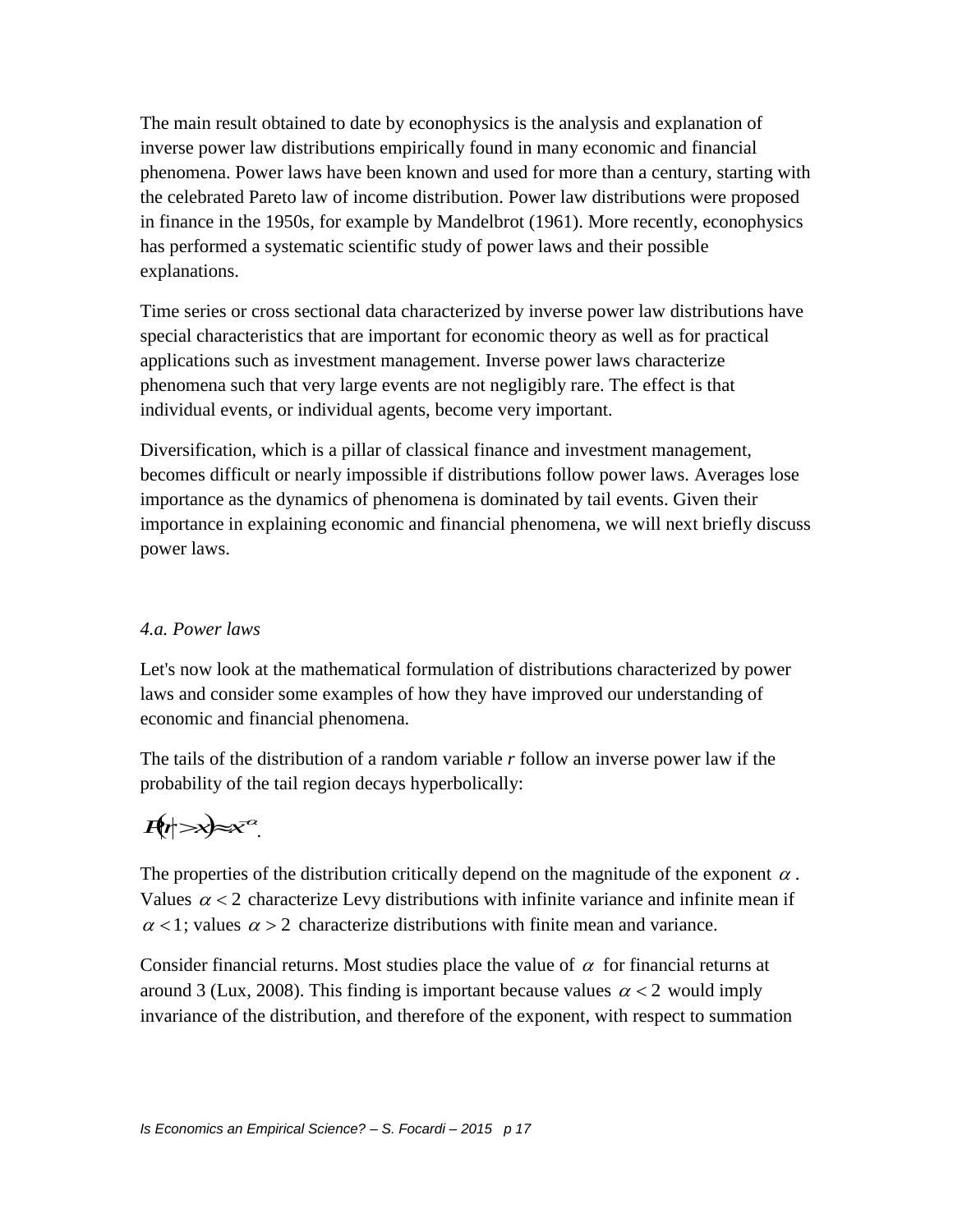of variables. That is, the sum of returns would have the same exponent of the summands. This fact would rule out the possibility of any diversification and would imply that returns at any time horizon have the same distribution. Instead, values of  $\alpha$  at around 3 imply that variables become normal after temporal aggregation on sufficiently long time horizons. This is indeed what has been empirically found: returns become normal over periods of one month or more.

Power laws have also been found in the autocorrelation of volatility. In general the autocorrelation of returns is close to zero. However, the autocorrelation of volatility, (measured by the autocorrelation of the absolute value of returns, or the square of returns), decays as an inverse power law:

 cov*rt*,*rttxt*

 $\overline{a}$ 

The typical exponent found empirically is 0.3. Such a small exponent implies a long-term dependence of volatility.

Power laws have been found in other phenomena. Trading volume decays as a power law; power laws have also been found in the volume and number of trades per time unit in high-frequency data; other empirical regularities have been observed, especially for high-frequency data.

As for economic phenomena more in general, power laws have been observed in the distribution of loans, the market capitalization of firms, and income distribution - the original Pareto law. Power laws have also been observed in non-financial phenomena such as the distribution of the size of cities<sup>4</sup>.

Power law distributions of returns and of volatility *appear* to be a universal feature in all liquid markets. But Gallegati et al. (2006) suggest that the supposed universality of these empirical findings (which do not depend on theory) is subject to much uncertainty. In addition, there is no theoretical reason to justify the universality of these laws. It must be said that the level of validation of each finding is not extraordinarily high. For example, distributions other than power laws have been proposed, including stretched exponentials and tempered distributions. There is no consensus on any of these findings. As observed in Section 2, the empirical content of individual findings is low; it is difficult to choose between the competing explanations.

<sup>4</sup>Power laws are ubiquitous in physics where many phenomena, such as the size of ferromagnetic domains, are characterized by power laws.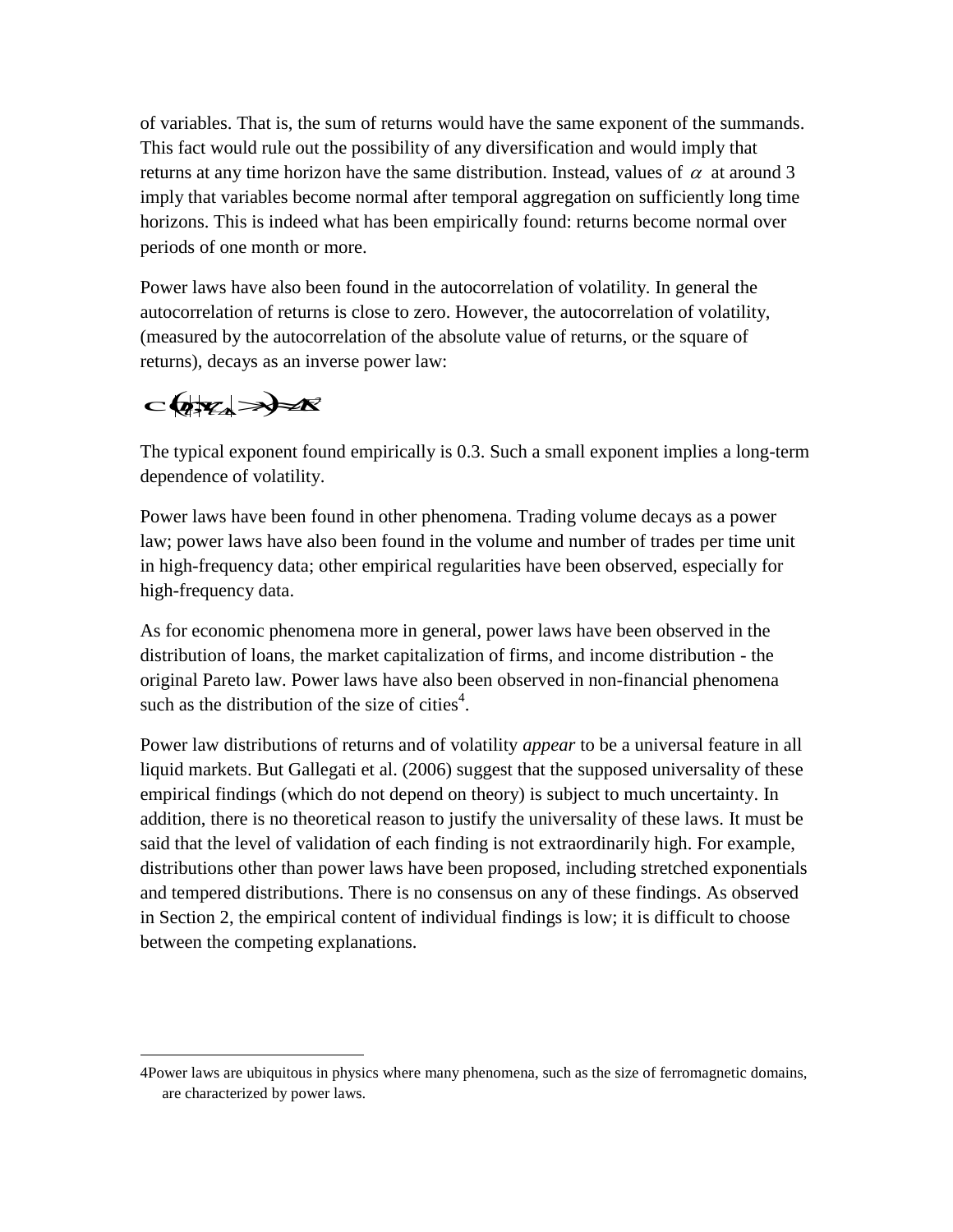Attempts have been made to offer theoretical explanations for the findings of power laws. Econophysicists have tried to capture the essential mechanisms that generate power laws. For example, it has been suggested that power laws in one variable naturally lead to power laws in other variables. In particular, power law distributions of the size of market capitalization or similar measures of the weight of investors explain most other financial power laws (Gabaix et al., 2003). The question is: How were the original power laws generated?

Two explanations have been proposed. The first is based on non-linear dynamic models. Many, perhaps most, non-linear models create unconditional power law distributions. For example, the ARCH/GARCH models create unconditional power laws of the distribution of returns though the exponents do not fit empirical data. The Lux-Marchesi dynamic model of trading (1999) was the first model able to explain power laws of both returns and autocorrelation time. Many other dynamic models have since been proposed.

A competing explanation is based on the properties of percolation structures and random graph theory, as originally proposed by Cont and Bouchaud (2000). When the probability of interaction between adjacent nodes approaches a critical value that depends on the topology of the percolation structure or the random graph, the distribution of connected components follows a power law. Assuming financial agents can be represented by the nodes of a random graph, demand created by aggregation produces a fat-tailed distribution of returns.

### *4.b Random matrices*

Econophysics has also obtained important results is in the analysis of large covariance and correlation matrices, separating noise from information. For example, financial time series of returns are weakly autocorrelated but strongly correlated. Correlation matrices play a fundamental role in portfolio management and many other financial applications.

However, estimating correlation and covariance matrices for large markets is problematic due to the fact that the number of parameters to estimate (i.e., the entries of the covariance matrix) grows with the square of the number of time series, while the number of available data is only proportional to the number of time series. In practice, the empirical estimator of a large covariance matrix is very noisy and cannot be used. Borrowing from physics, econophysicists suggest a solution based on the theory of random matrices which has been applied to solve problems in quantum physics.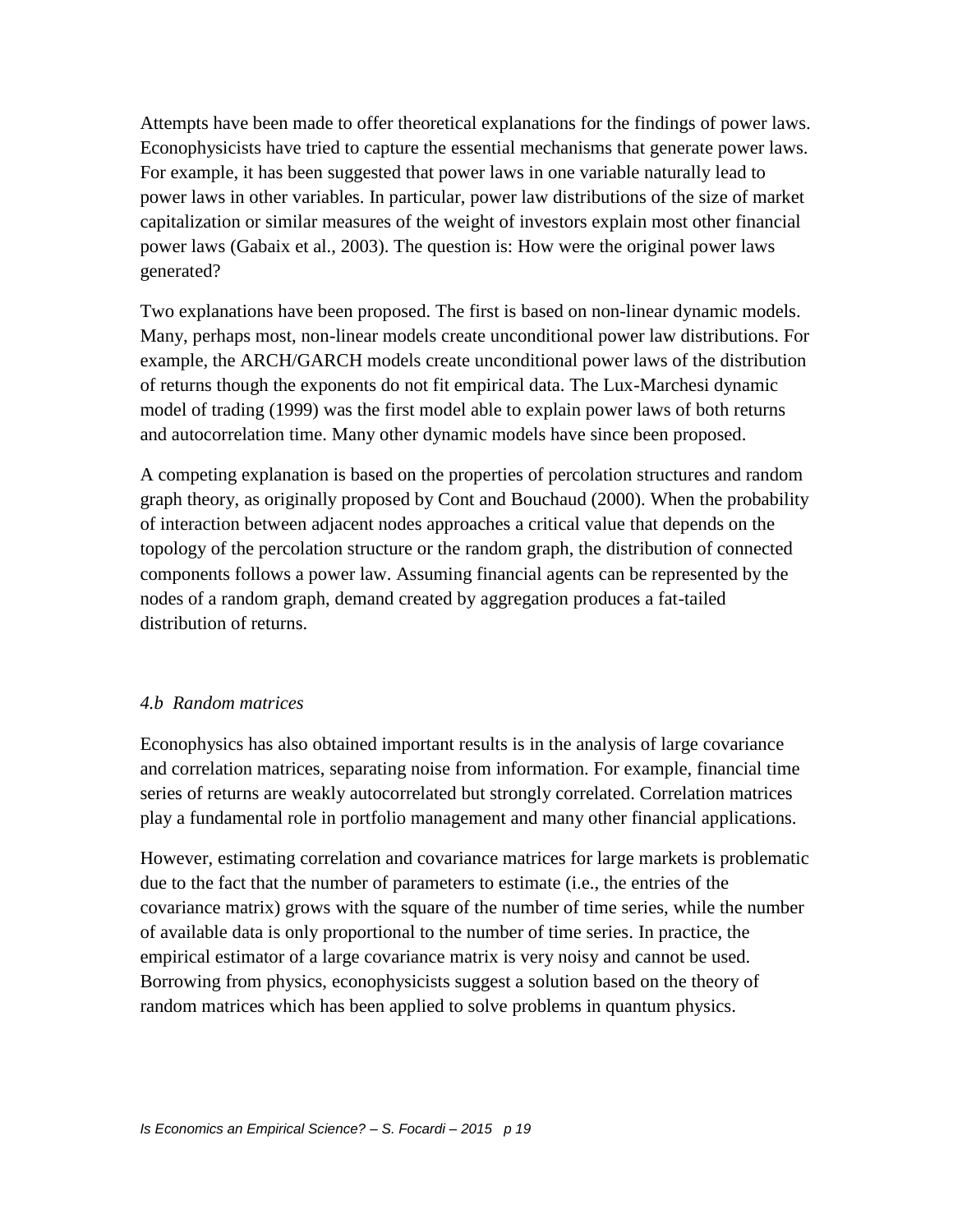The basic idea of random matrices is the following. Consider a sample of *N* time series of length *T*. Suppose the series are formed by independent and identically distributed zero mean normal variables. In the limit of *N* and *T* going to infinity with a constant ratio  $Q=T/N$ , the distribution of the eigenvalues of these series was determined by Marcenko and Pastur (1967). Though the law itself is a simple algebraic function, the demonstration is complicated. The remarkable finding is that there is a universal theoretical distribution of eigenvalues in an interval that depends only on *Q*.

This fact suggested a method for identifying the number of meaningful eigenvalues of a large covariance matrix: Only those eigenvalues that are outside the interval of the Marcenko-Pastur law are significant (see Plerou et al., 2002). A covariance matrix can therefore be made robust computing the Principal Components Analysis (PCA) and using only those principal components corresponding to meaningful eigenvalues. Random matrix theory has been generalized to include correlated and autocorrelated time series and non-normal distributions (see Burda et al., 2001).

### *4.c Econometrics and VAR models*

As mentioned above, the literature on econophysics overlaps with the econometric literature. Econometricians have developed methods to capture properties of time series and model their evolution. Stationarity, integration and cointegration, and the shifting of regimes are properties and models that come from the science of econometrics.

The study of time series has opened a new direction in the study of economics with the use of Vector Auto Regressive (VAR) models. VAR models were proposed by Christopher Sims in the 1980s (for his work, Sims shared the 2011 Nobel Prize in Economics with Thomas Sargent). Given a vector of variables, a VAR model represents the dynamic of the variables as the regression of each variable over lagged values of all variables:

 $X_t = c + A_1 X_{t-1} + \cdots + A_p X_{t-p} + \varepsilon_t$ .

The use of VAR models in economics is typically associated with dimensionality reduction techniques. As currently tens or even hundreds of economic time series are available, PCA or similar techniques are used to reduce the number of variables so that the VAR parameters can be estimated.

What are the similarities and differences between econometrics and econophysics? Both disciplines try to find mathematical models of economic and/or financial variables. One difference between the two disciplines is perhaps the fact that econophysics attempts to find *universal* phenomena shared by every market. Econometricians, on the other hand,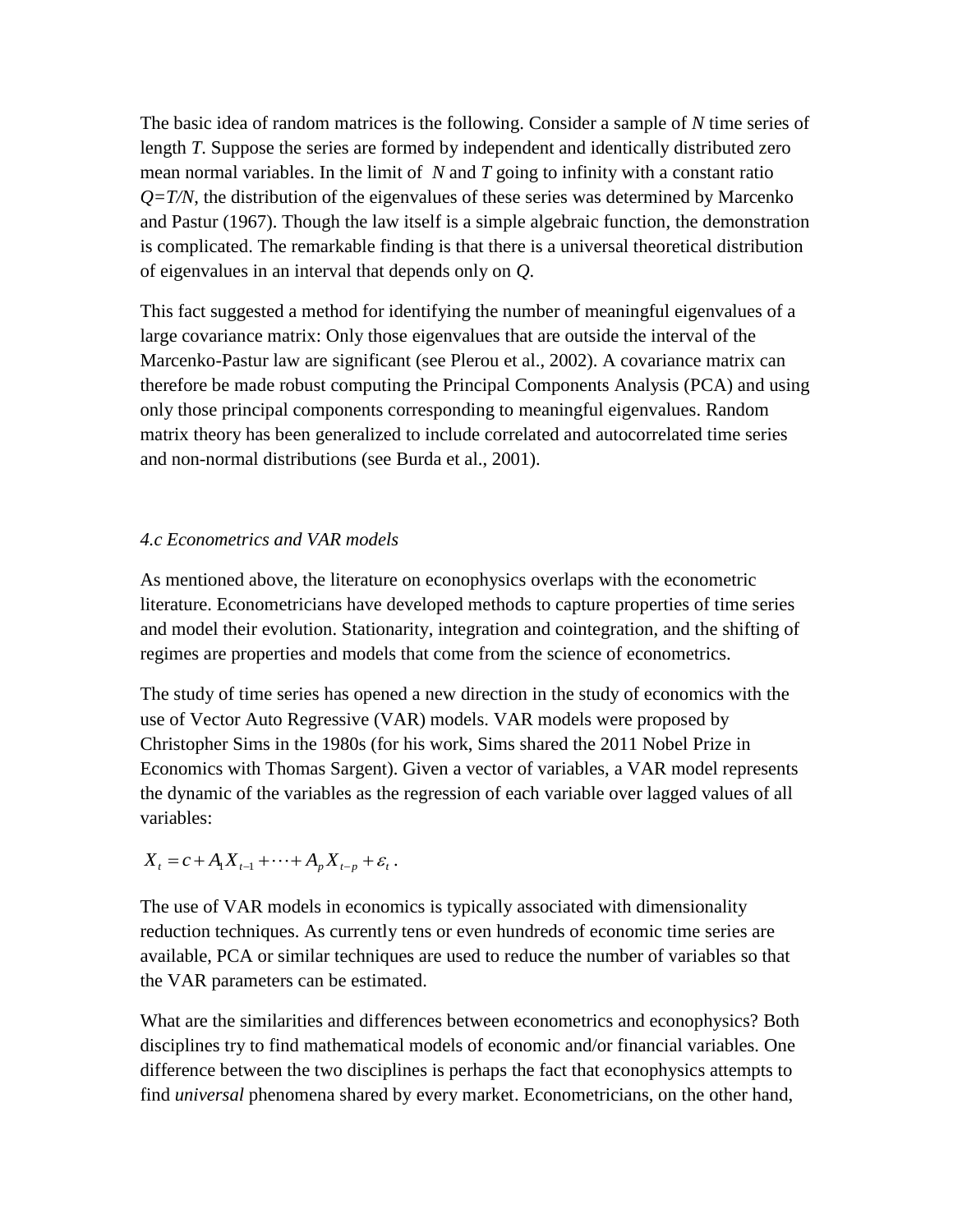develop models that can be applied to individual time series without considering their universality. Hence econometricians focus on methods of statistical testing because the applicability of models has to be tested in each case. This distinction might prove to be unimportant as there is no guarantee that we can find universal laws. Thus far, no model has been able to capture all the features of financial time series: Because each model requires an independent statistical validation, the empirical content is weak.

### **5. New directions in economics**

We will now explore some new directions in economic theory. Let's start by noting that we do not have a reasonably well-developed, empirically validated theory of economics. Perhaps the most developed field is the analysis of instabilities as well as economic simulation. The main lines of research, however, are clear and represent a departure from the neoclassical theory. They can be summarized thus:

- 1. Social values and objectives must be separated from economic theory, that is, we have to separate political economics from pure economic theory. Economies are systems in continuous evolution. This fact is not appreciated in neoclassical economics which considers only aggregated quantities.
- 2. The output of economies is primarily the creation of order and complexity, both at the level of products and social structures. Again, this fact is ignored by neoclassical economics, which takes a purely quantitative approach without considering changes in the quality of the output or the power structure of economies.
- 3. Economies are never in a state of equilibrium, but are subject to intrinsic instabilities.
- 4. Economic theory needs to consider economies as physical systems in a physical environment; it therefore needs to take into consideration environmental constraints.

Let's now discuss how new directions in economic theory are addressing the above.

### *5.a Economics and political economics*

As mentioned above, economic theory should be clearly separated from political economics. Economies are human artifacts engineered to serve a number of purposes. Most economic principles are not laws of nature but reflect social organization. As in any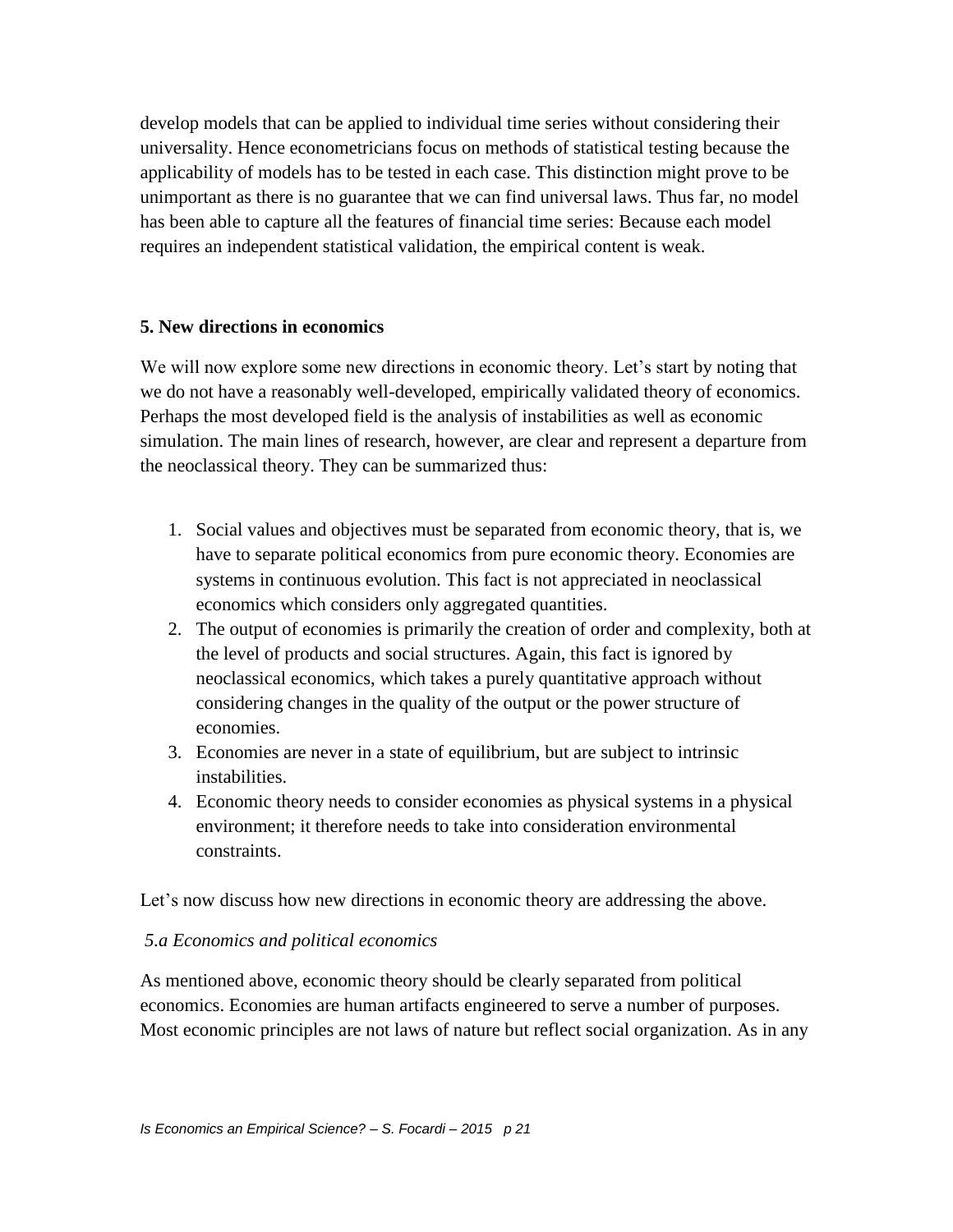engineering enterprise, the engineering objectives should be kept separate from the engineering itself and the underlying engineering principles and laws. Determining the objectives is the realm of political economics; engineering the objectives is the realm of economic theory.

One might object that there is a contradiction between the notion of economies as engineered artifacts and the notion of economies as evolving systems subject to evolutionary rules. This contradiction is akin to the contradiction between studying human behavior as a mechanistic process and simultaneously studying how to improve ourselves.

We will not try to solve this contradiction at a fundamental level. Economies are systems whose evolution is subject to uncertainty. Of course the decisions we make about engineering our economies are part of the evolutionary process. Pragmatically, if not philosophically, it makes sense to render our objectives explicit.

For example, Acemoglu, Robinson, and Verdier wrote an entry in the VOX CEPR's Policy Portal [\(http://www.voxeu.org/article/cuddly-or-cut-throat-capitalism-choosing](http://www.voxeu.org/article/cuddly-or-cut-throat-capitalism-choosing-models-globalised-world)[models-globalised-world\)](http://www.voxeu.org/article/cuddly-or-cut-throat-capitalism-choosing-models-globalised-world) noting that we have the option to choose between different forms of capitalism (see, for example, in Hall and Soskice, 2001), in particular, between what they call "cuddly capitalism" or "cut-throat capitalism". It makes sense, pragmatically, to debate what type of system, in this case of capitalism, we want. An evolutionary approach, on the other hand, would study what decisions were/will be made.

The separation between objectives and theory is not always made clear, especially in light of political considerations. Actually, there should be multiple economic theories corresponding to different models of economic organization. Currently, however, the mainstream model of free markets is the dominant model; any other model is considered either an imperfection of the free-market competitive model or a failure, for example Soviet socialism. This is neither a good scientific attitude nor a good engineering approach. The design objectives of our economies should come first, then theory should provide the tools to implement the objectives.

New economic thinking is partially addressing this need. In the aftermath of the 2007- 2009 financial crisis and the subsequent questioning of mainstream economics, some economists are tackling socially-oriented issues, in particular, the role and functioning of the banking system, the effect of the so-called austerity measures, and the social and economic implications of income and wealth inequality.

There is a strain of economic literature, albeit small, known as metaeconomics, that is formally concerned with the separation of the objectives and the theory in economics. The term metaeconomics was first proposed by Karl Menger, an Austrian mathematician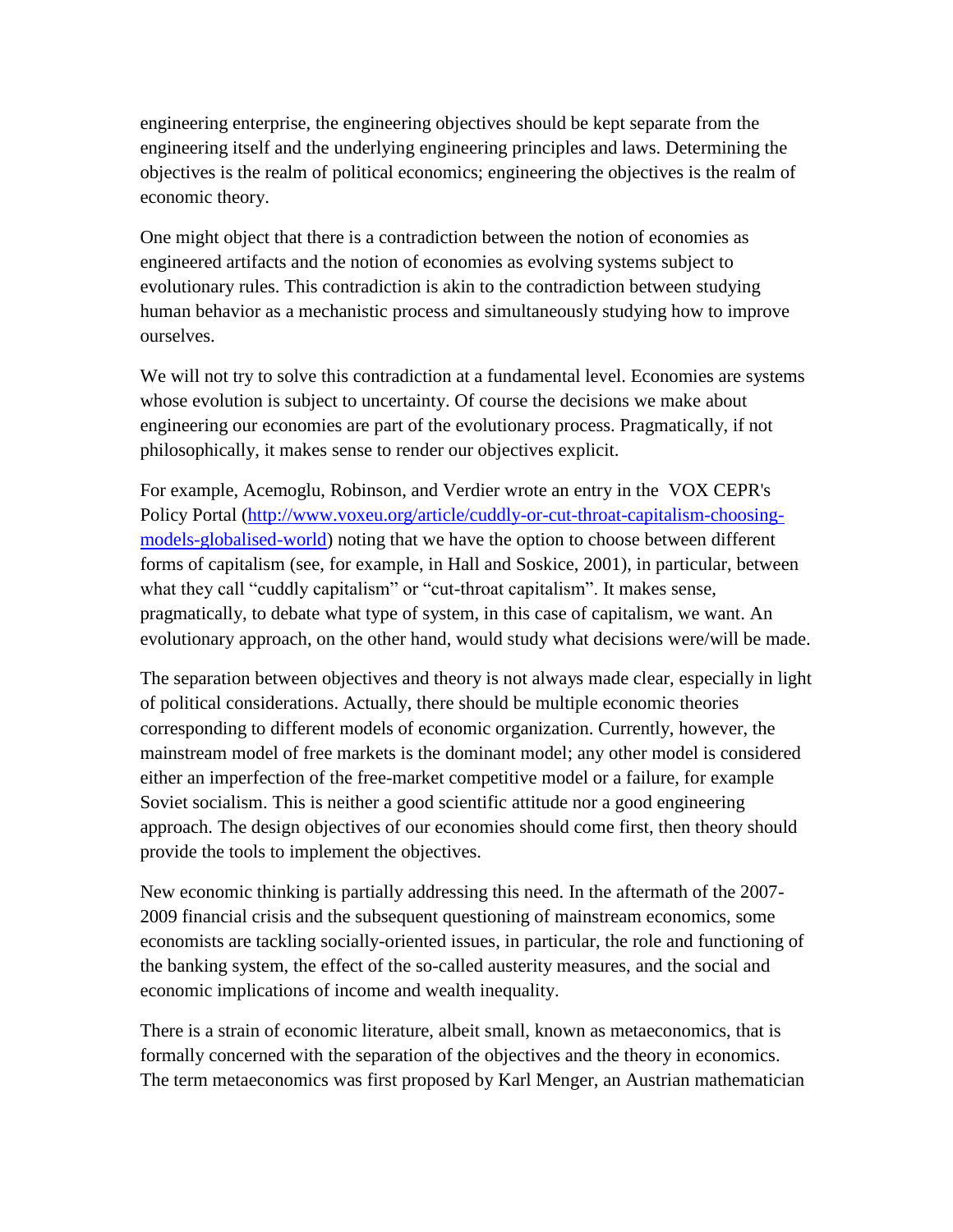and member of the Vienna Circle<sup>5</sup>. Influenced by David Hilbert's program to give a rigorous foundation to mathematics, Menger proposed metaeconomics as a theory of the logical structure of economics.

The term metaeconomics was later used by E.F. Schumacher (1973) to give a social and ethical foundation to economics, and is now used in this sense by behavioral economists. Metaeconomics, of course, runs contrary to mainstream economics which adheres to the dogma of optimality and excludes any higher-level discussion of objectives.

### *5.b Economies as complex evolving systems*

What are the characteristics of evolutionary complex systems such as our modern economies? An introduction can be found in Eric Beinhocker (2007). Associated with the Institute for New Economic Thinking  $(NET)^6$ , Beinhocker attributes to Nicholas Georgescu-Roegen many of the new ideas in economics that are now receiving greater attention.

Georgescu-Roegen distinguishes two types of evolution, slow biological evolution and the fast cultural evolution typical of modern economies. Thus the term *bioeconomics*. The entropy accounting of the second law of thermodynamics implies that any local increase of order is not without a cost: it requires energy and, in the case of the modern economies, produces waste and pollution. Georgescu-Roegen argued that because classical economics does not take into account the basic laws of entropy, it is fundamentally flawed.

When Georgescu-Roegen first argued his thesis back in the 1930s, economists did not bother to respond. Pollution and depletion of natural resources were not on any academic agenda. But if economics is to become a scientific endeavor, it must consider the entropy accounting of production. While now much discussed, themes such as energy sources, sustainability, and pollution are still absent from the considerations of mainstream economics.

 $\overline{a}$  $<sup>5</sup>$  Karl Menger was the son of the economist Carl Menger, the founder of the Austrian school of economics.</sup>

<sup>&</sup>lt;sup>6</sup> The Institute for New Economic Thinking (INET) is a not-for profit think tank whose purpose is to support academic research and teaching in economics "outside the dominant paradigms of efficient markets and rational expectations." Founded in 2009 with the financial support of George Soros, INET is a response to the global financial crisis that started in 2007.)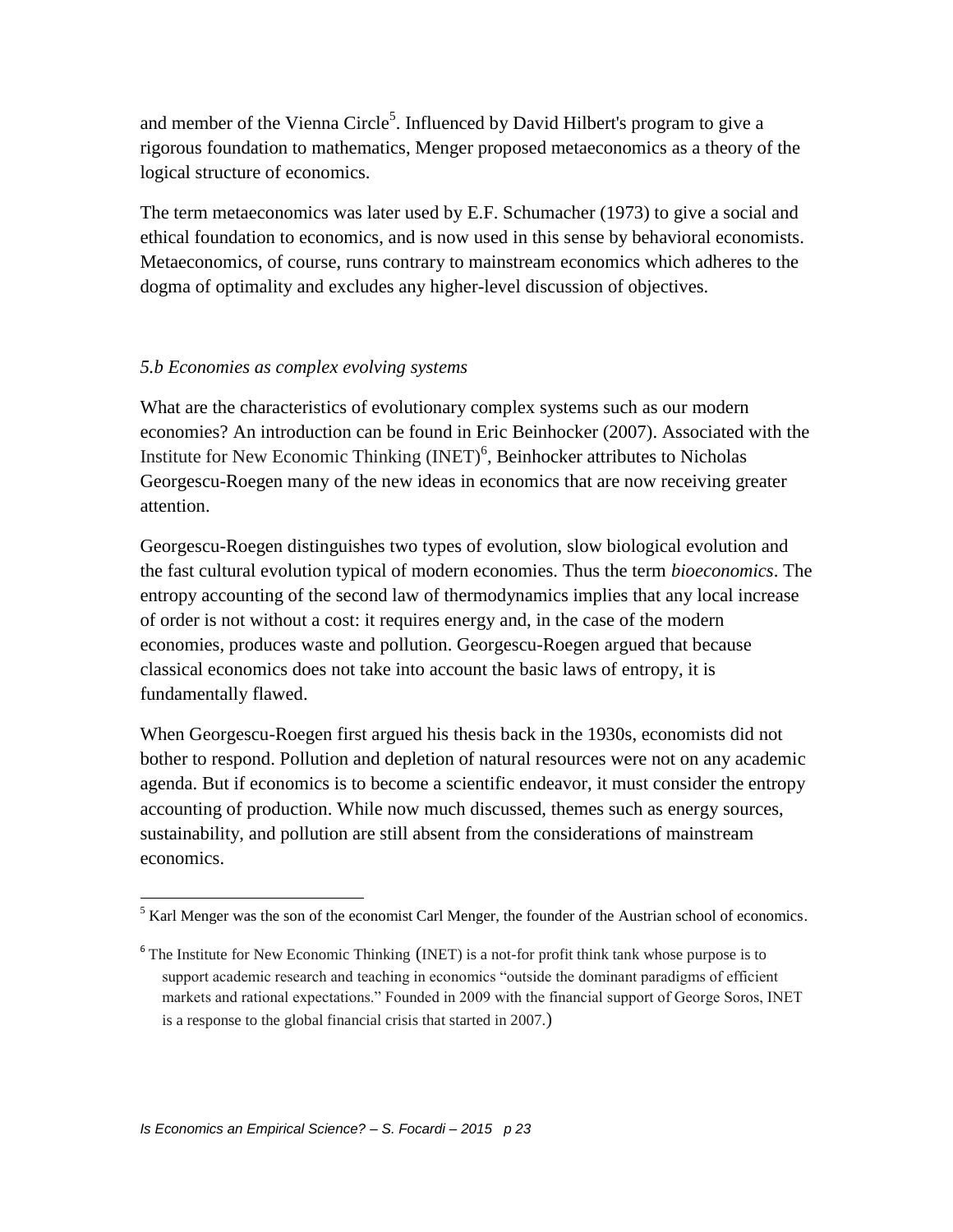It should be clear that these issues cannot be solved with a mathematical algorithm. As a society, we are far from being able, or willing, to make a reasonable assessment of the entropy balance of our activities, economic and other. But a science of economics should at least be able to estimate (perhaps urgently) the time scales of these processes.

Economic growth and wealth creation are therefore based on creating order and complexity. Understanding growth, and eventually business cycles and instabilities, calls for an understanding of how complexity evolves - a more difficult task than understanding the numerical growth of output.

Older growth theories were based on simple production functions and population growth. Assuming that an economy produces a kind of composite good, with appropriate production functions, one can demonstrate that, setting aside capital, at any time step the economy increases its production capabilities and exhibits exponential growth. But this is a naïve view of the economy. An increase of complexity is the key ingredient of economic growth.

The study of economic complexity is not new. At the beginning of the twentieth century, the Austrian School of Economics introduced the idea, typical of complex systems, that order in market systems is a spontaneous, emerging property. As mentioned above, this idea was already present in Adam Smith's invisible hand that coordinates marketsThe philosopher-economist Friedrick Hayek devoted much theoretical thinking to complexity and its role in economics.

More recently, research on economies as complex systems started in the 1980s at The Santa Fe Institute (Santa Fe, New Mexico). There, under the direction of the economist Bryan Arthur, researchers developed one of the first artificial economies. Some of the research done at the Santa Fe Institute is presented in three books titled *The Economy as an Evolving Complex System*, published by The Santa Fe Institute.

At the Massachusetts Institute of Technology (MIT), the Observatory on Economic Complexity gathers and publishes data on international trade and computes various measures of economic complexity, including the Economic Complexity Index (ECI) developed by Cesar Hidalgo and Ricardo Hausmann. Complexity economics is now a subject of research at many universities and economic research centers.

How can systems increase their complexity spontaneously, thereby evolving? Lessons from biology might help. Gregory Chaitin (2012) proposed a mathematical theory based on the theory of algorithmic complexity that he developed to explain Darwinian evolution. Chaitin's work created a whole new field of study -metabiology - though his results are not universally accepted as proof that Darwinian evolution works in creating complexity.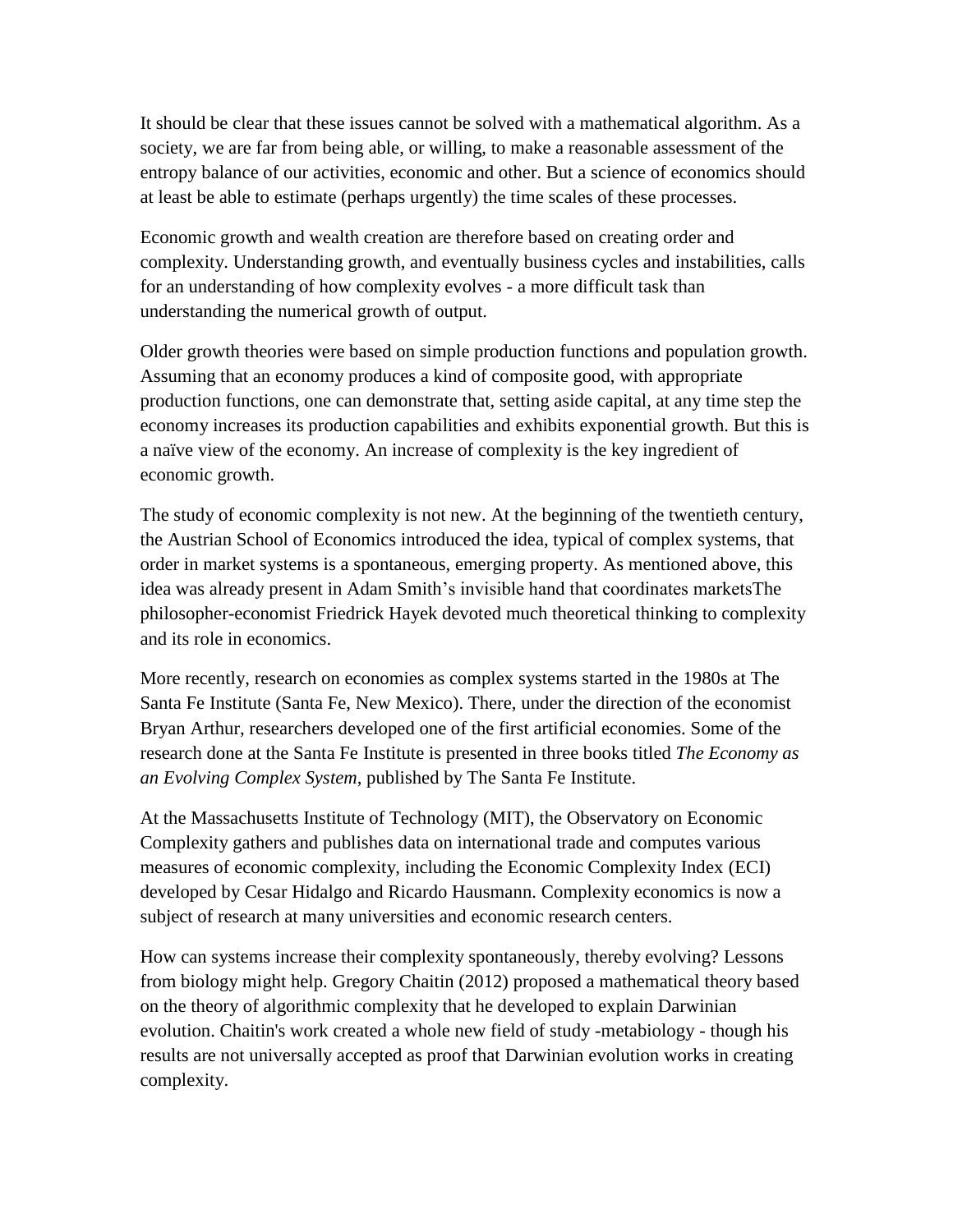While no consensus exists, and no existing theory is applicable to economics, it is nevertheless necessary to understand how complexity is created if we want to understand how economies grow or eventually fail to grow.

Assuming the role of complexity in creating economic growth and wealth, how do we compare the complexity of objects as different as pasta, washing machines and computers? And how do we measure complexity? While complexity can be measured by a number of mathematical measures, such as those of the algorithmic theory of complexity, there is no meaningful way to aggregate these measures to produce a measure of the aggregate output.

Mainstream economics uses price – the market value of output – to measure the aggregate output. But there is a traditional debate on value, centered on the question of whether price is a measure of value. A Marxist economist would argue that value is the amount of labor necessary to produce that output. We will stay within market economies and use price to measure aggregate output. The next section discusses the issues surrounding aggregation by price.

### *5.c The myth of real output*

 $\overline{\phantom{a}}$ 

Aggregating so many (eventually rapidly changing) products<sup>7</sup> quantitatively by physical standards is an impossible task. We can categorize products and services, such as cars, computers, and medical services but what quantities do we associate to them?

Economics has a conceptually simple answer: products are aggregated in terms of price, the market price in free-market economies as mentioned above, or centrally planned prices in planned economies. The total value of goods produced in a year is called the nominal Gross National Product (GNP). But there are two major problems with this.

First, in practice, aggregation is unreliable: Not all products and services are priced; many products and services are simply exchanged or self-produced; black and illegal economies do exist and are not negligible; data collection can be faulty. Therefore, any number which represents the aggregate price of goods exchanged has to be considered uncertain and subject to error.

<sup>&</sup>lt;sup>7</sup> Beinhocker (2007) estimates that, in the economy of a city like New York, the number of Stock Keeping Units or SKUs, with each SKU corresponding to a different product, to be in the order of tens of billions.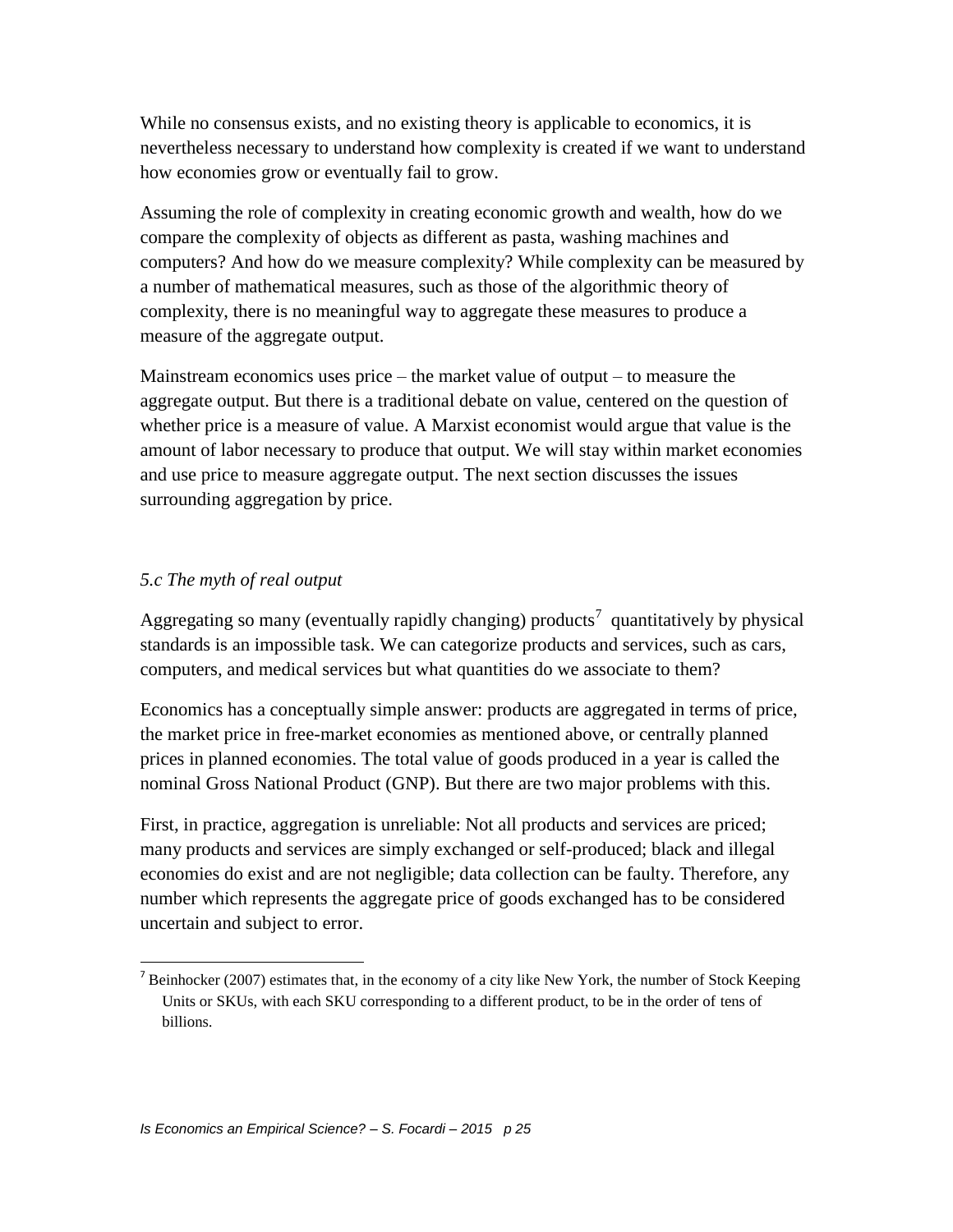Second, prices are subject to change. If we compare prices over long periods of time, changes in prices can be macroscopic. For example, the price of an average car in the USA increased by an order of magnitude from a few thousand dollars in the 1950s to a tens of thousands of dollars in the 2010s. Certainly cars have changed over the years, adding features such as air conditioning, but the amount of money in circulation has also changed.

The important question to address is whether physical growth corresponds to the growth of nominal GNP. The classical answer is no, as the level of prices changes. But there is a contradiction here: to measure the eventual increase in the price level we should be able to measure the physical growth and compare it with the growth of nominal GNP. But there is no way to measure realistically physical growth; any parameter is arbitrary.

The usual solution to this problem is to consider the price change (increase or decrease) of a panel of goods considered to be representative of the economy. The nominal GNP is divided by the price index to produce what is called real GNP. This process has two important limitations. First, the panel of representative goods does not represent a constant fraction of the total economy nor does it represent whole sectors, such as luxury products or military expenditures. Second, the panel of representative goods is not constant as products change, sometimes in very significant ways.

Adopting an operational point of view, the meaning of the real GNP is defined by how it is constructed: it is the nominal GNP weighted with the price of some average panel of goods. Many similar constructions would be possible in function of different choices of the panel of representative goods. There is therefore a fundamental arbitrariness in how real GNP is measured. The growth of the real GNP represents only one of many different possible concepts of growth. Growth does exist in some intuitive sense, but quantifying it in some precise way is largely arbitrary. Here we are back to the fundamental issue that economies are complex systems.

Describing mathematically the evolution of the complexity of an economy is a difficult, perhaps impossible, task. When we aggregate by price, the problem becomes more tractable because there are constraints to financial transactions essentially due to the amount of money in circulation and rules related to the distribution of money to different agents.

But it does not make sense to aggregate by price the output of an entire country. We suggest that it is necessary to model different sectors and understand the flows of money. Some sectors might extend over national boundaries. Capital markets, for example, are truly international (we do not model them as purely national); the activity of transnational corporations can span a multitude of countries. What is required is an understanding of what happens under different rules.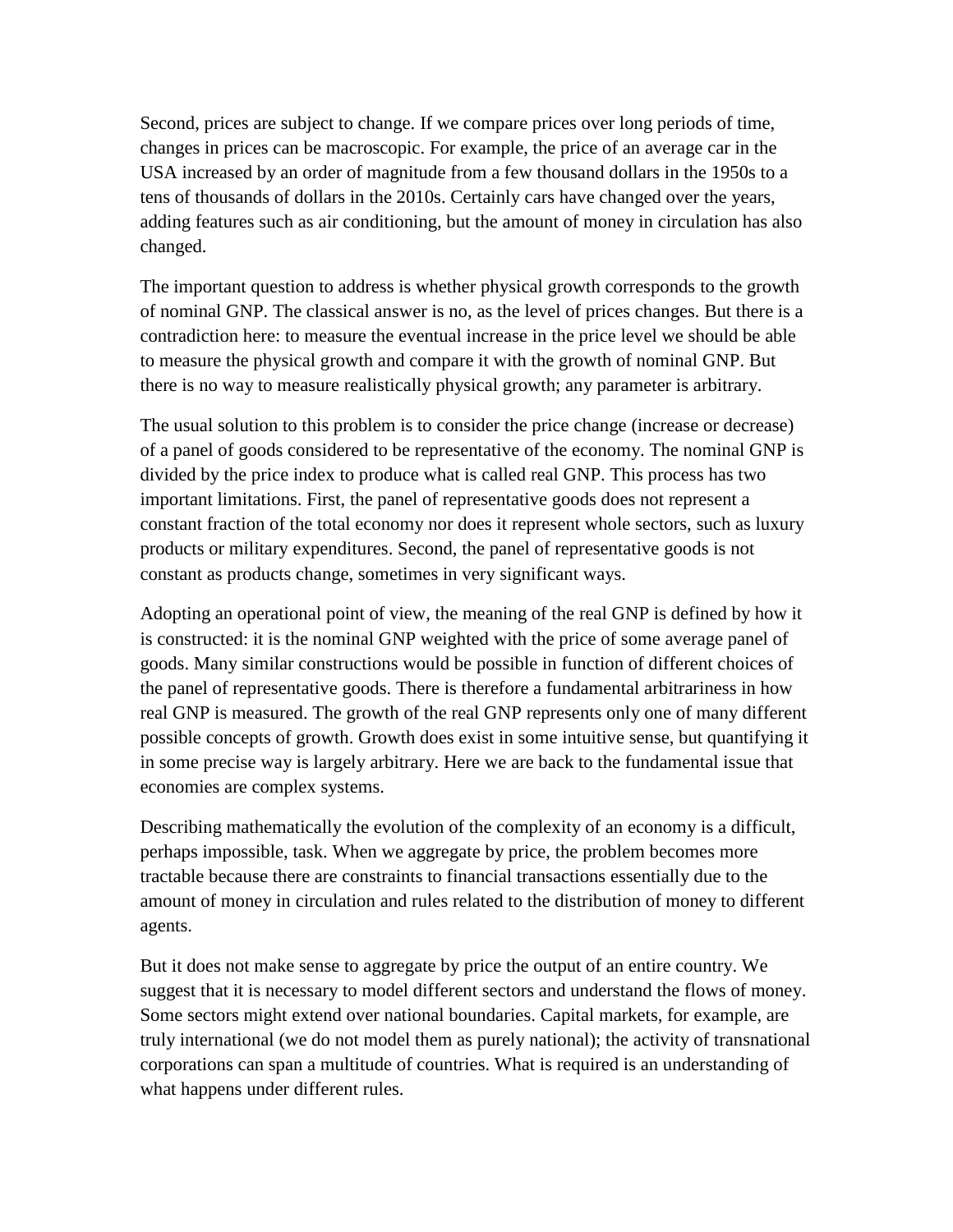Here we come upon what is probably the fundamental problem of economics: the power structure. Who has the power to make decisions? Studying human structures is not like studying the behavior of a ferromagnet. Decisions and knowledge are intertwined in what the investor George Soros has called the reflexivity of economies.

### *5.d Finance, the banking system and financial crises*

In neoclassical economics, finance is transparent; in real-world economies, it is far from being the case. Real economies produce complexity and evolve in ways that are difficult to understand. Generally speaking, the financial and banking systems allow a smooth evolution of the economic system, providing the money necessary to sustain transactions, thereby enabling the sale and purchase of goods and services. While theoretically providing the money needed to sustain growth, the financial and banking systems might either provide too little money and thereby constrain the economy, or provide too much money and thereby produce inflation, especially asset inflation.

Asset inflation is typically followed by asset deflation as described by Hyman Minsky (1986) in his financial instability hypothesis. Minsky argued that capitalist economies exhibit asset inflations due to the creation of excess money, followed by debt deflations that, because of the fragile financial systems, can end in financial and economic crises. Since Minsky first formulated his financial instability hypothesis, many changes and additional analysis have occurred.

First, it has become clear that the process of money creation is endogenous, either by the central banks or commercial banks. What has become apparent, especially since the 2007-2009 financial crisis, is that central banks can create money greatly in excess of economic growth and that this money might not flow uniformly throughout the economy but follow special, segregated paths (or flows), eventually remaining in the financial system, thereby producing asset inflation but little to no inflation in the real economy.

Another important change has been globalization, with the free flow of goods and capital in and out of countries, in function of where it earns the highest returns or results in the lowest tax bill. As local economies lost importance, countries have been scrambling to transform themselves to compete with low-cost/low-tax countries. Some Western economies have been successful in specializing in added-value sectors such as financial services. These countries have experienced huge inflows of capital from all over the world, creating an additional push towards asset inflation. In recent years, indexes such as the S&P500 have grown at multiples of the nominal growth of their reference economies.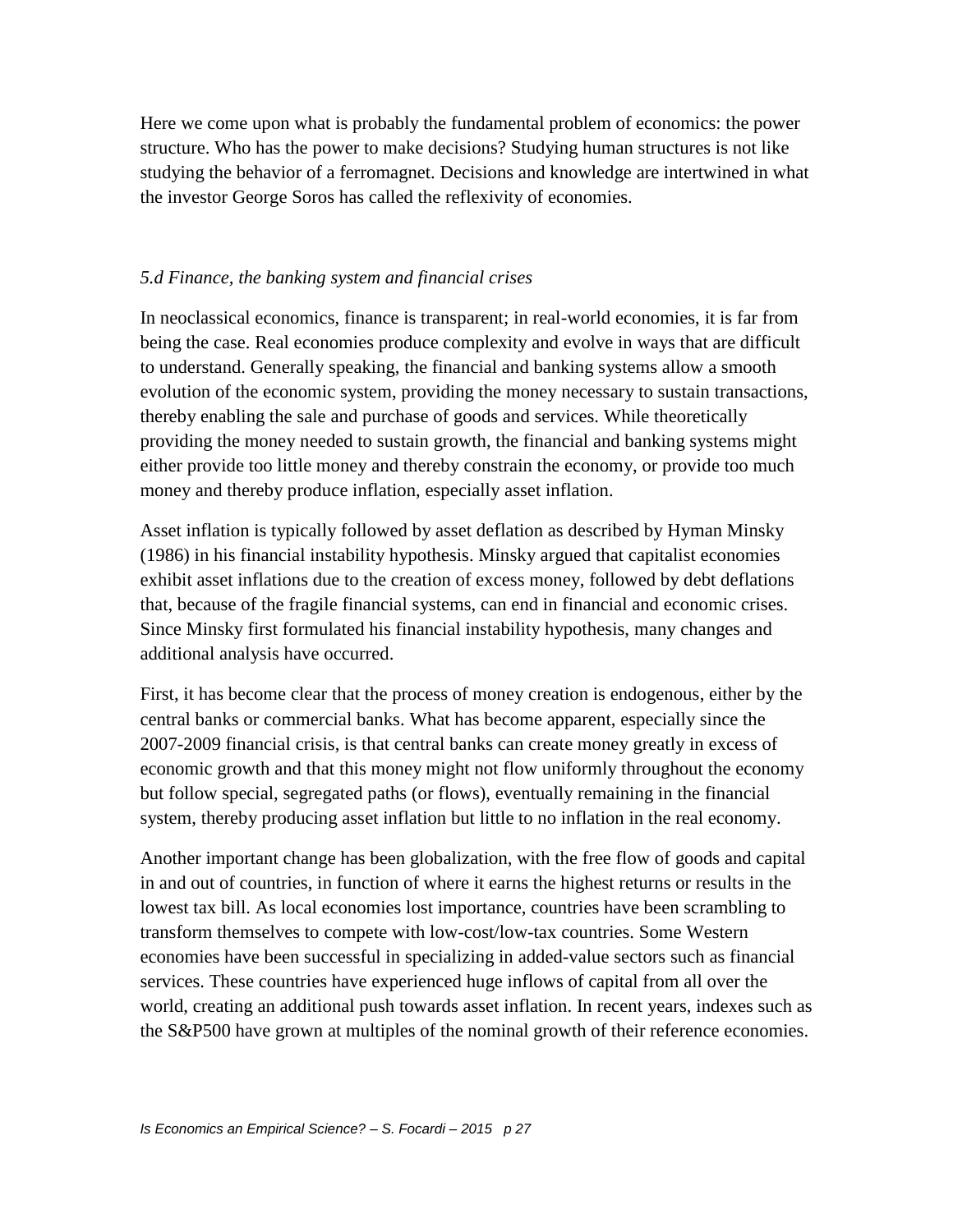But within a few decades of the beginning of globalization, some of those economies that produced low-cost manufactured goods have captured the entire production cycle from design, engineering, manufacturing, and servicing. Unable to compete, Western economies started an unprecedented process of printing money on a large scale with, as a result, the recurrence of financial crashes followed by periods of unsustainable financial growth.

Studying such crises is a major objective of economics. ETH-Zurich's Didier Sornette, who started his career as a physicist specialized in forecasting rare phenomena such as earthquakes, made a mathematical analysis of financial crises using non linear dynamics and following Minsky's financial instability hypothesis. Together with his colleague Peter Cauwels (2012), Sornette hypothesizes that financial crises are critical points in a process of superexponential growth of the economy.

## *5.e Artificial economies*

As discussed above, the mathematical analysis of complex system is difficult and might indeed be an impossible task. To overcome this problem, an alternative route is the development of agent-based artificial economies. Artificial economies are computer programs that simulate economies. Agent-based artificial economies simulate real economies creating sets of artificial agents whose behavior resembles the behavior of real agents.

The advantage of artificial economies is that they can be studied almost empirically without the need to perform mathematical analysis, which can be extremely difficult or impossible. The disadvantage is that they are engineered systems whose behavior depends on the engineering parameters. The risk is that one finds exactly what one wants to find. The development of artificial markets with zero-intelligence agents was intended to overcome this problem, studying those market properties that depend only on the trading mechanism and not on agent characteristics.

There is by now a considerable literature on the development of artificial economies and the design of agents. See Chakraborti et al. (2011) for a recent review. Leigh Tesfatsion at Iowa State University keeps a site which provides a wealth of information on agentbased systems: [http://www2.econ.iastate.edu/tesfatsi/ace.htm.](http://www2.econ.iastate.edu/tesfatsi/ace.htm)

## *5.f Evolution of neoclassical economics*

Among classical economists, efforts are underway to bring the discipline closer to an empirical science. Among the "new" classical economists is David Colander, who has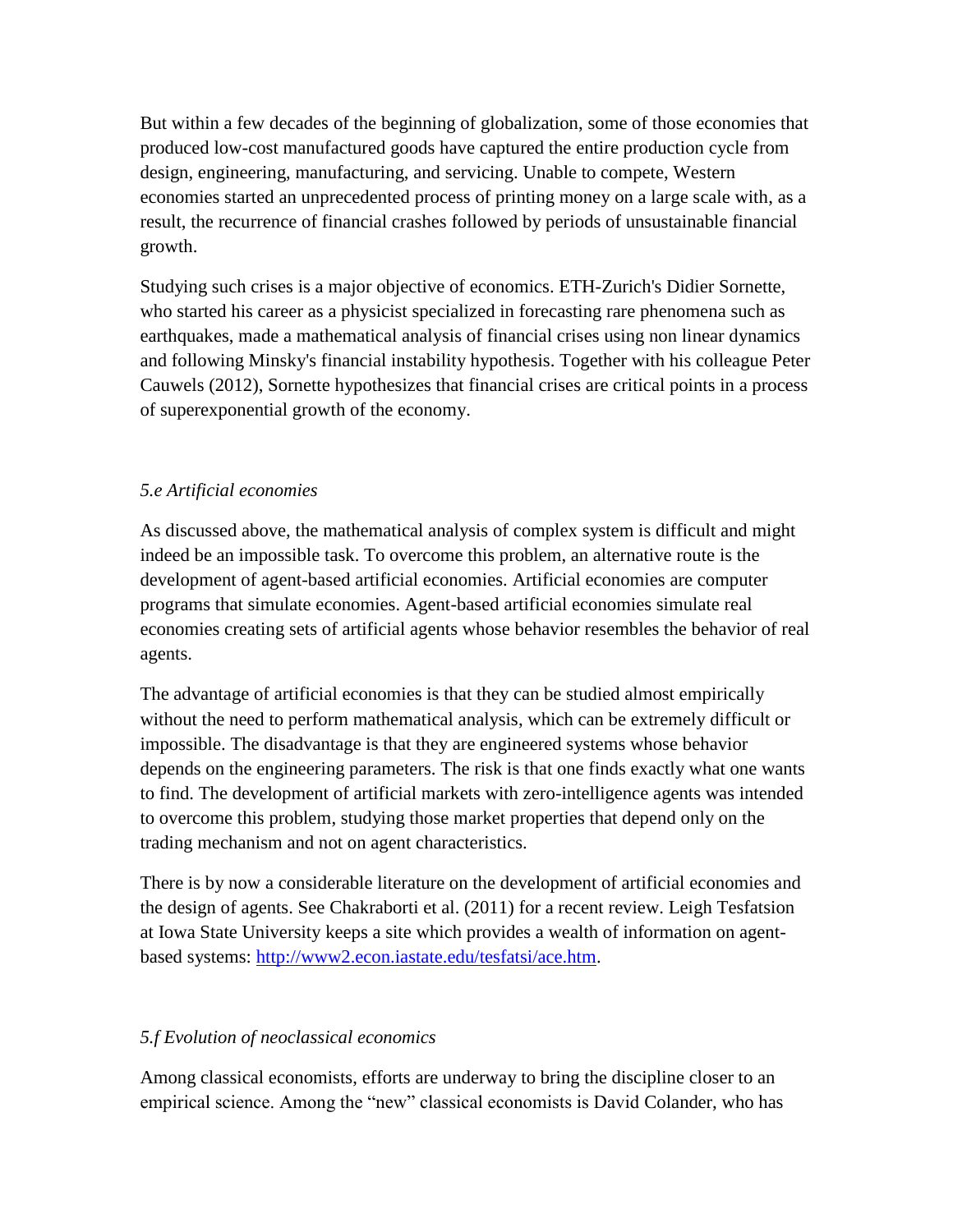argued that the term "mainstream" economics does not reflect current reality because of the many ramifications of mainstream theories.

Some of the adjustments underway are new versions of DSGE theories which now include a banking system and deviations from perfect rationality as well as the question of liquidity. As observed above, DSGE models are a sort of complex system made up of many intelligent agents. It is therefore possible, in principle, to view complex systems as an evolution of DSGEs. However, most basic concepts of DSGEs, and in particular equilibrium, rational expectations, and the lack of interaction between agents, have to be deeply modified. Should DSGEs evolve as modern complex systems, the new generations of models will be very different from the current generation of DSGEs.

### *6. Conclusions*

In this paper we have explored the status of economics as an empirical science. We first analyzed the epistemology of economics, remarking on the necessity to carefully analyze what we consider observations (e.g., volatility, inflation) and to pose questions that can be reasonably answered based on observations..

In physics, observables are processes obtained through the theory itself, using complex instruments. Physical theory responds to empirical tests *in toto*; individual statements have little empirical content. In economics, given the lack of a comprehensive theory, observations are *elementary* observations, such as prices, and theoretical terms are related to observables in a direct way, without cross validation. This weakens the empirical content of today's prevailing economic theory.

We next critiqued neoclassical economics, concluding that it is not an empirical science but rather the study of an artificial idealized construction with little connection to realworld economies. This conclusion is based on the fact that neoclassical economics is embodied in DSGE models which are only weakly related to empirical reality.

We successively explored new ideas that hold the promise of developing economics more along the lines of an empirical science. Econophysics, an interdisciplinary effort to place economics on a sure scientific grounding, has produced a number of results related to the analysis of financial time series, in particular the study of inverse power laws. But while econophysics has produced a number of models, it has yet to propose a new global economic theory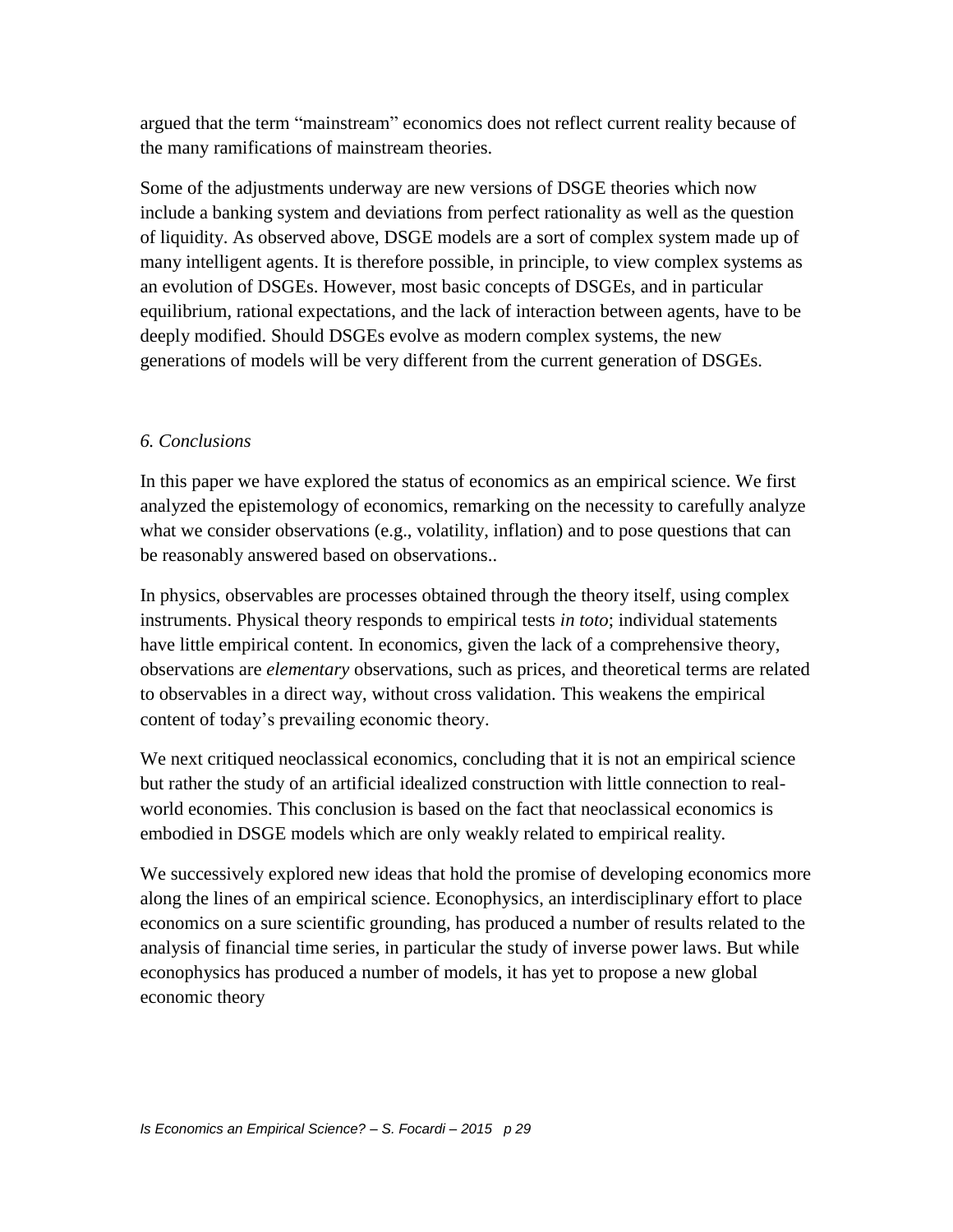Other research efforts are centered on looking at economies as complex evolutionary systems that produce order and increasing complexity. Environmental constraints due to the accounting of energy and entropy are beginning to gain attention in some circles. As with econophysics, the study of the economy as a complex system has yet produced no comprehensive theory.

The most developed area of new research efforts is the analysis of instabilities, building on Hyman Minsky's financial instability hypothesis. Instabilities are due to interactions between a real productive economy subject to physical constraints, and a financial system whose growth has no physical constraints.

Lastly, efforts are also being made among classical economists to bring their discipline increasingly into the realm of an empirical science, adding for example the banking system and boundedly rational behavior to the DSGE.

### **REFERENCES**

Anderson, P. W. 1972. "More Is Different". *Science*. :393-396.

- Beinhocker, Eric D. 2007. *The Origin of Wealth: The Radical Remaking of Economics and What It Means for Business and Society*. Boston, MA: Harvard Business Review Press.
- Black, Fisher, 1985, "Noise"., *Journal of Finance.* Volume 41, Issue 3
- Bridgman, Percy Williams. 1927. *The Logic of Modern Physics*. Available from: <https://archive.org/details/logicofmodernphy00brid>
- Burda, Z., J. Jurkiewicz, M.A. Nowak, G. Papp and I. Zahed. 2001, "Levy matrices and financial covariances". *cond-mat/0103108*.
- Carnap, Rudolf. 1928. *Principles of the Logical Structure of the World* (German: "Der logische Aufbau der Welt"). Available from: http://www.academia.edu/7906847/Principles of Logical Structure of the World according to Rudolf Carnap
- Chaitin, Gregory, 2012, *Proving Darwin: Making Biology Mathematical,* Pantheon Books
- Chakraborti, A., I. Muni-Toke and M. Patriarca, F. Abergel, 2011, "Econophysics review: I. Empirical facts", *Quantitative Finance*, Vol. 11, No. 7, July 2011, 991–1012
- Cont, R. , and J.-P. Bouchaud (2000), "Herd behavior and aggregate fluctuations in financial markets, Macroeconomic Dynamics 4, 170\_196.
- De Bondt, Werner and Richard Thaler. 1987. "Further Evidence on Investor Overreaction and Stock Market Seasonality." *Journal of Finance*, Vol. 42, No.3, (July):557–581.
- Fabozzi, Frank J., Sergio M. Focardi, and Caroline Jonas. 2014*. Investment Management: A Science to Teach or an Art to Learn?* Charlottesville, VI: CFA Institute Research Foundation.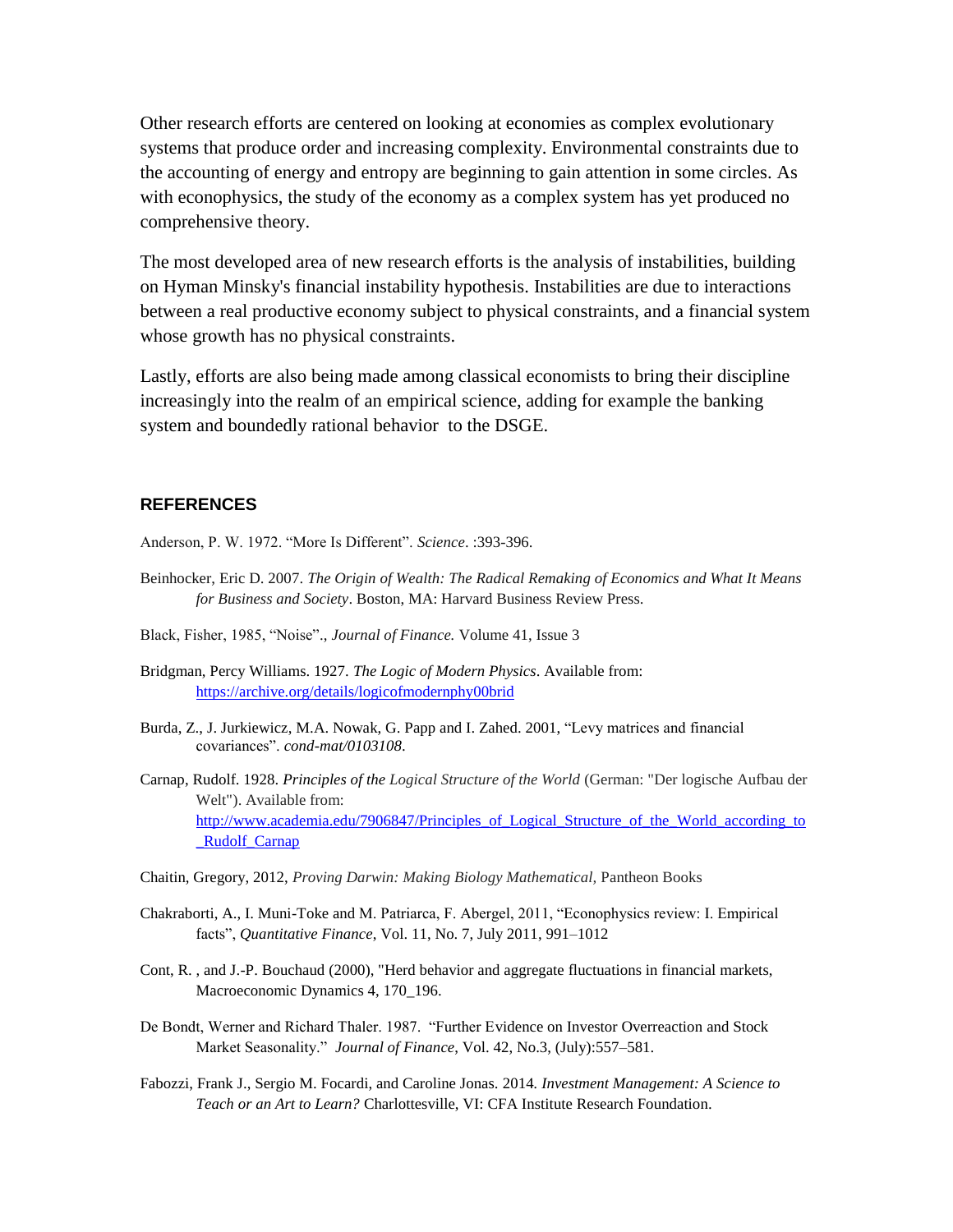Feyerabend, Paul. 1975, *Against Method*, 4<sup>th</sup> edition 2010, Verso

Friedmann, Milton. 1953. *Essays in Positive Economics*. Chicago: Chicago University Press.

- Gabaix, X., P. Gopikrishnan, V. Plerou, and H. E. Stanley. 2003, "A theory of power-law distributions in financial market fluctuations", *Nature* 423, 267\_270.
- Gallegati, Mauro, Steve Keen, Thomas Lux and Paul Ormerod, 2006, " Worrying trends in econophysics", Physica A 370 (2006) 1–6
- Georgescu-Roegen, Nicholas. 1971. The Entropy Law and the Economic P5rocess, Cambridge, MA University Press
- Gu, M., C. Weedbrook, A. Perales and M.A. Nielsen. 2009, "More really is different". *Phys. D 238, 835– 839*
- Hall, Peter and David Soskice, 2001, *Varieties of Capitalism: The Institutional Foundations of Comparative Advantage*, Oxford University Press.
- Heisemberg, Werner, 1930. *The Physical Principles of the Quantum Theory''.* Chicago IL, University of Chicago Press
- Hempel, Carl Gustav, 1970. *Aspects of Scientific Explanation and Other Essays in the Philosophy of Science*'. Free Press
- Kahneman, Daniel and Amos Tversky. 1979. "Prospect Theory: An Analysis of Decision Under Risk". *Econometrica 47* (2): 263-291.
- Kuhn, Thomas S. 1962. *The Structure of Scientific Revolutions*. 3rd ed. Chicago, IL: University of Chicago Press.
- Lux, Thomas, 2008. "Applications of statistical physics in finance and economics", Kiel Working Papers 1425, Kiel Institute for the World Economy.
- Lux, T., and M. Marchesi 1999, "Scaling and criticality in a stochastic multi-agent model of a financial market", *Nature* 397, 498\_500.
- Mandelbrot, B. 1961, "Stable Paretian random functions and the multiplicative variation of income". *Econometrica* 29(4), 517\_543.
- Mantel, R. 1974. "On the Characterization of Aggregate Excess Demand." *Journal of Economic Theory*  7:348–53.
- Marchenko,V. A., L.A. Pastur. 1967. "Distribution of eigenvalues for some sets of random matrices", *Mat. Sb. (N.S.)*, 72(114):4, 507–536.
- Minsky, Hyman P. 1986. *Stabilizing an Unstable Economy*. New Haven, CT: Yale University Press.
- Muth, John F. 1961. "Rational Expectations and the Theory of Price Movements." *Econometrica* **29**, pp. 315–335.